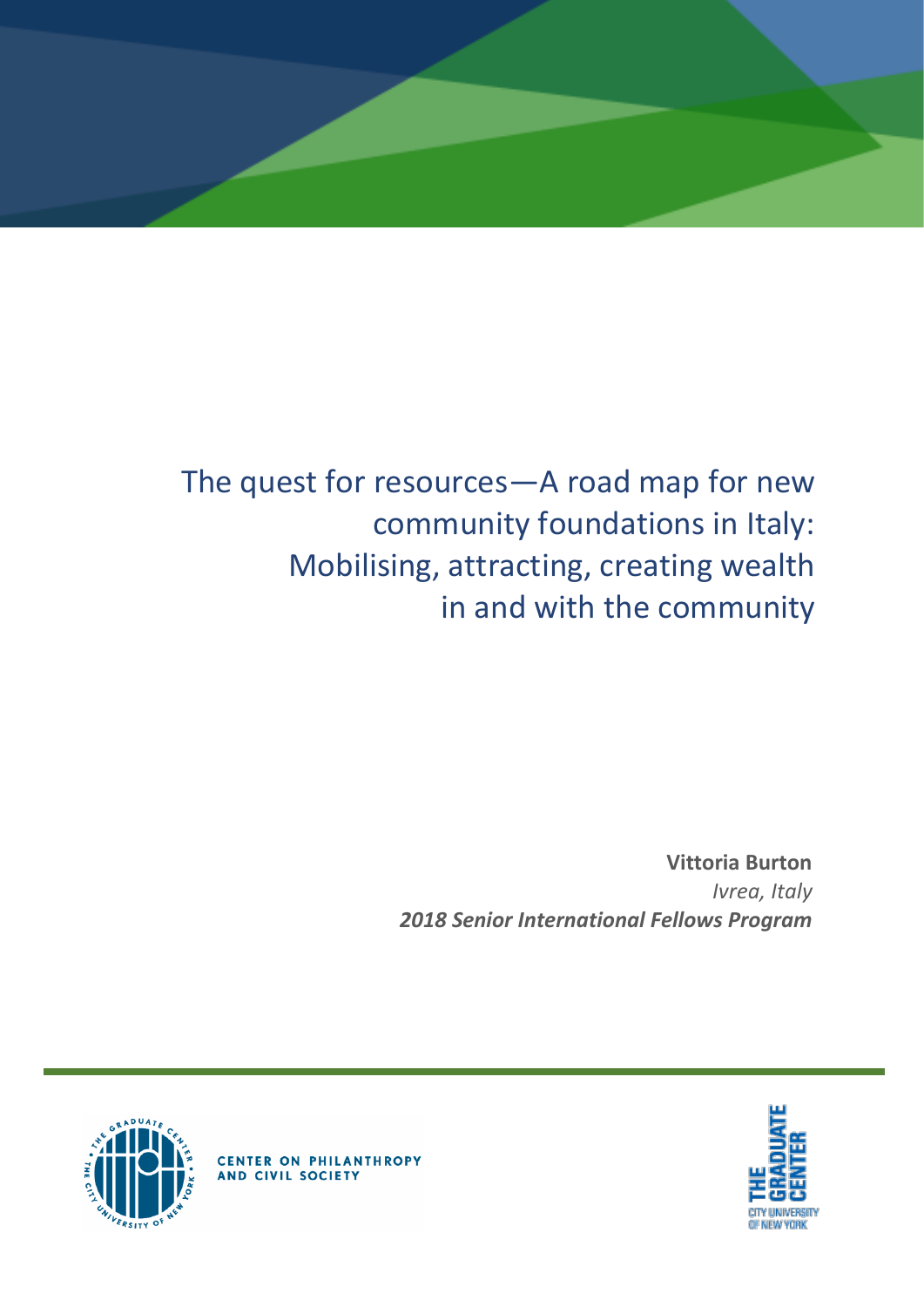*This paper was submitted in partial fulfillment of the 2018 Senior International Fellows Program of the Center on Philanthropy and Civil Society at The Graduate Center, The City University of New York. The paper may have subsequently been revised, translated, circulated or published in alternate format by the author.*

*During the course of the program in 2018, the author was President and Chair of the Board of Fondazione di Comunità del Canavese; Head of Research and Development at Copernico Social Cooperative; and member of the National Council at Assifero (national membership association of Italian grant-making).*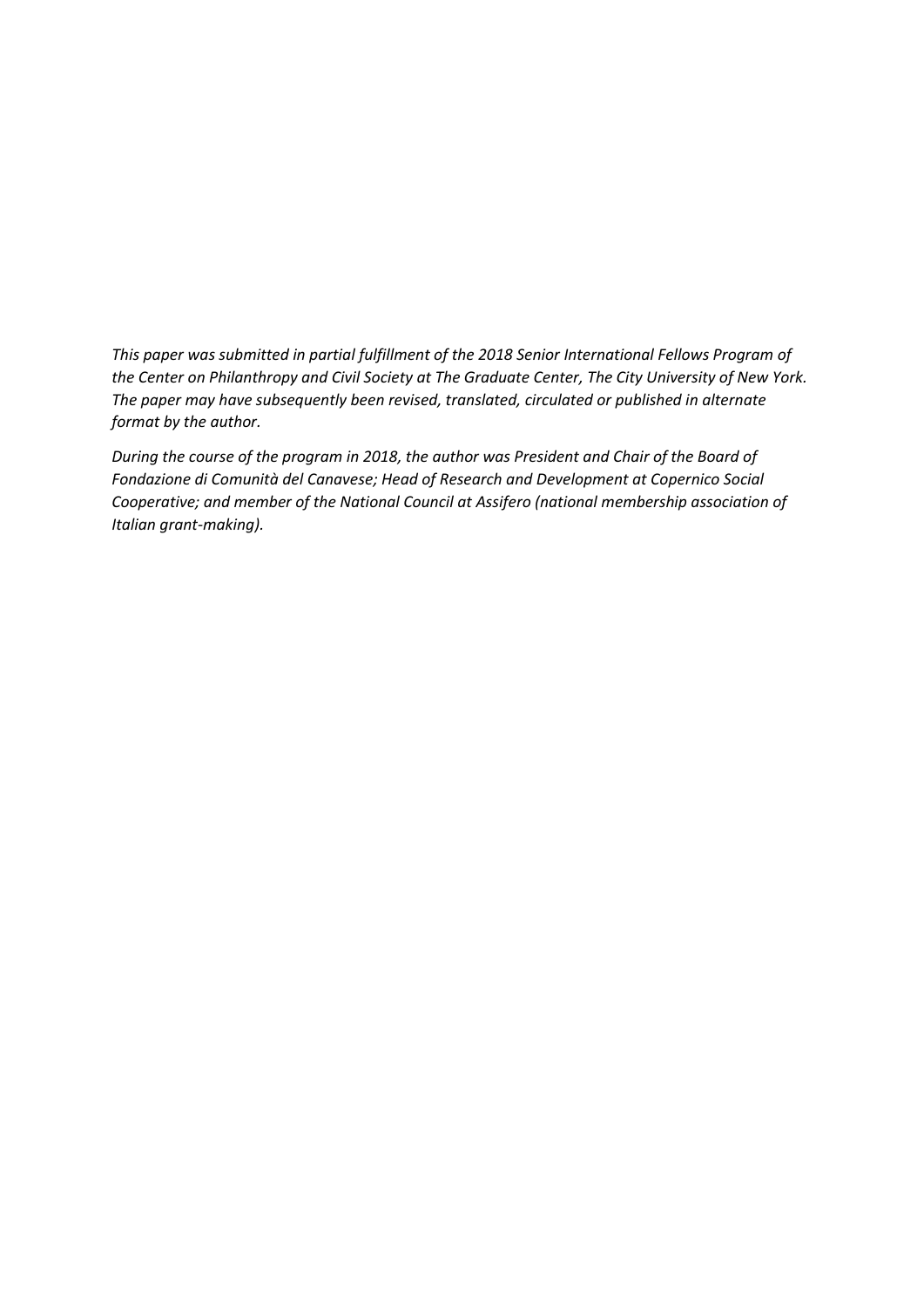# The quest for resources: a road map for new community foundations in Italy

*Mobilising, attracting, creating wealth in and with the community*



# **Vittoria Burton**

# **Fondazione di Comunità del Canavese, Ivrea, Italy**

Senior International Fellows Program 2018 Center for Philanthropy and Civil Society Graduate Center of the City University of New York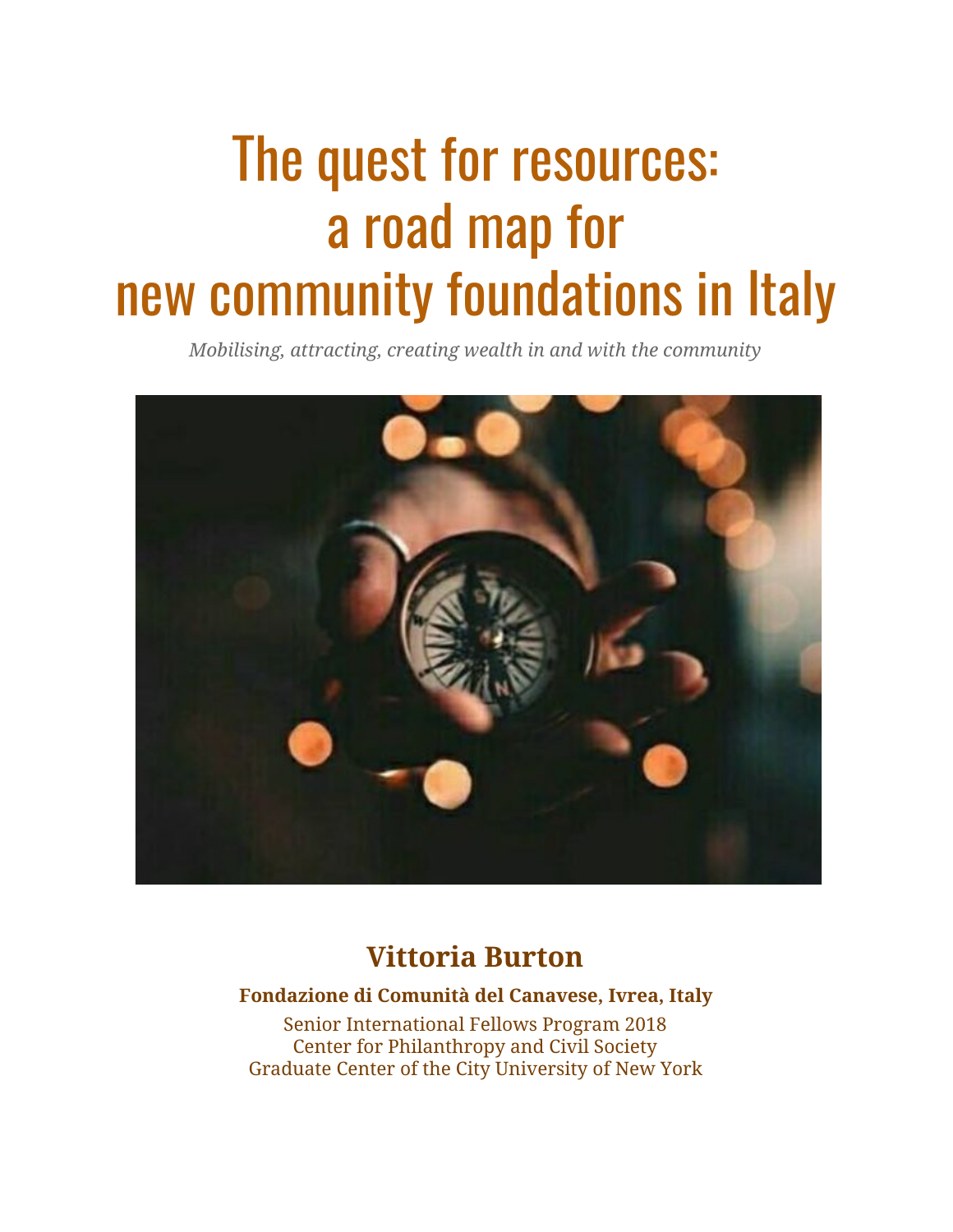The word utopia is the most convenient way to discount something as being impossible when you don't want to do it, you are not able to do it or you are not brave enough to do it. A dream remains <sup>a</sup> dream only until you start working on it. Then it becomes an intention, which is something infinitely bigger.

Adriano Olivetti, 1952

We have a strategic plan. It's called doing things.

Herb Kelleher (as seen in the offices of the Belfer Center for Innovation and Social Impact)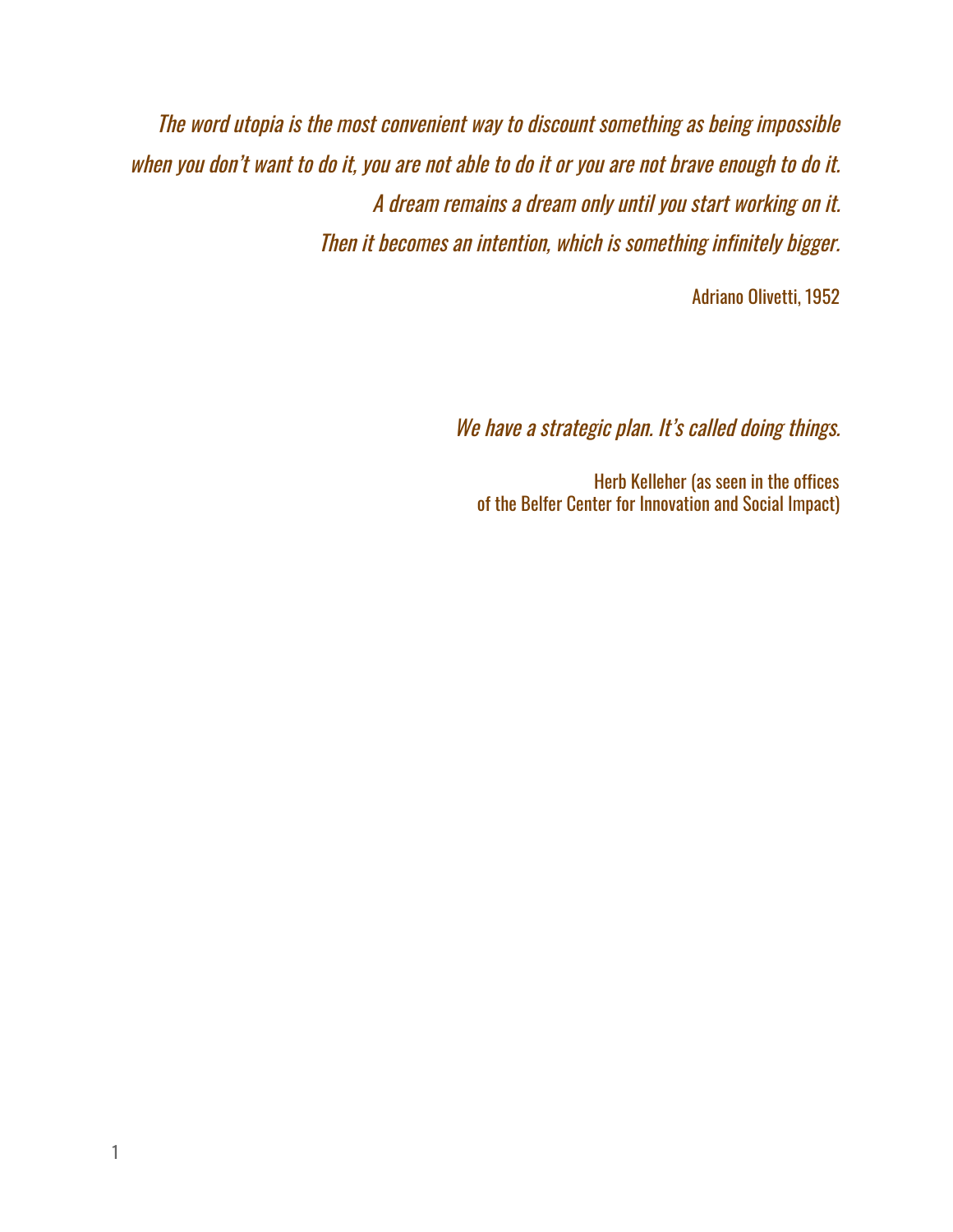# ABSTRACT

The role of community foundations is evolving, however the need to obtain donations to support grantmaking activities and to achieve long term sustainability remains unchanged. New community foundations with no endowment and little or no staff, can find the tasks of fundraising and attracting, engaging and maintaining donors confusing and time consuming. Mobilising the community's internal resources, attracting them from the outside and/or creating them by promoting innovative programs and partnerships are all paths that should be explored. This paper tries to address the questions community foundations need to ask about their context and organisation and aims to describe different fundraising/wealth generating tactics that are available to new community foundations.

# INTRODUCTION

The role of community foundations (CFs) is becoming more complex and layered every day. Once upon a time, we would have been contented which grantmaking, intended as financially supporting programs that increased the quality of life of the community, specifically that of the more vulnerable among us. Nowadays, it is evident that to be effective we must, at the very least, also cultivate community leadership and engage in advocacy, invest in organisations and foster a more diffused and long lasting giving climate.

Whatever activities you believe your CF should prioritise to maximise the benefit for the community, *some* financial resources are necessary. And for new community foundations, the struggle to obtain these, and thus activate the virtuous cycle of philanthropy, can be overwhelming, confusing and time consuming.

In this paper I aim to outline some of the many possible paths that a newly founded CF, without economic independence and sustainability for their grantmaking, can take in order to obtain the financial resources needed to continue grantmaking and to achieve some degree of sustainability. Each CF will have to analyse the different possibilities and decide which path to take. Knowing what paths are there, however, seeing them outlined on a road map, can be of great help to a new CF. And given the great impact that CFs are having on their communities worldwide, I would hope the number of organisations starting out will be more and more.

The paper focuses mainly on the Italian context, an area where community foundations are gradually becoming a recognised movement, but have not yet completed their journey.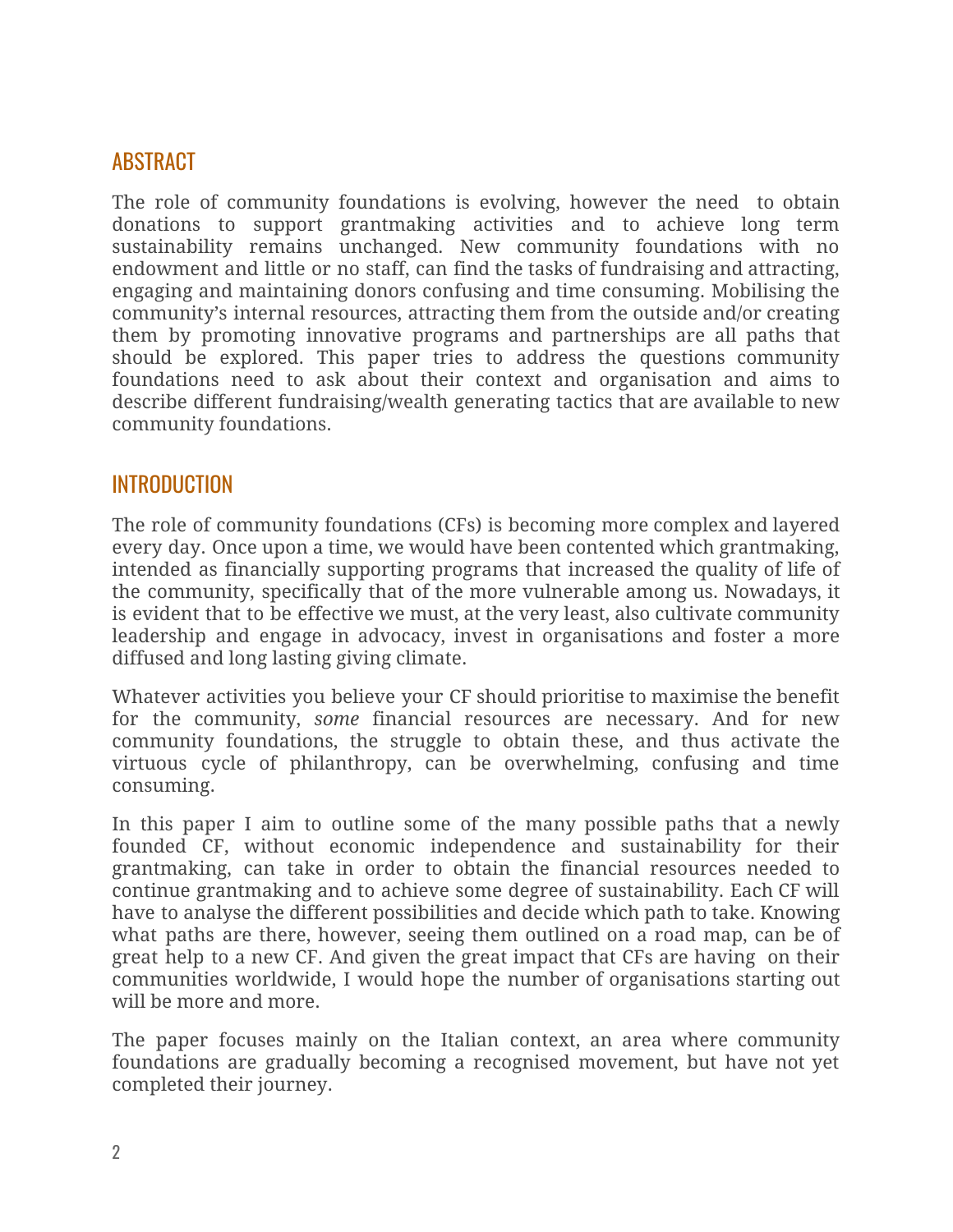# **DEFINITIONS**

#### **Community foundations and grantmaking**

According to Community Foundations of Canada (2002), "All community foundations combine three main roles:

- 1. Endowment building and flexible, comprehensive donor services;
- 2. *Broad and effective grantmaking*;
- 3. Inclusive community leadership".

Every community foundation however is unique in the way it fulfills these roles and in the priority it places on each area. The emphasis on each role can also vary at different times in a community foundation's development process (*Appendix 1*).

Reynolds (2008) also writes about CF's three main functions: "*It is a grantmaker*. It is a vehicle for the philanthropy of individuals, corporations and organisations [...]. It provides leadership in the community it serves [...]".

More recently Barry Knight and the many practitioners interviewed for the paper "The Value of Community [Philanthropy.](https://cpcs.commons.gc.cuny.edu/files/2017/06/Knight-The-Value-of-Community-Philanthropy-2012.pdf) Results of a Consultation" (2012) defined CFs as:

- 1. Being organized and structured;
- 2. Being self-directed;
- 3. Characterised by an open architecture;
- 4. Being part of civil society;
- 5. *Using their own money and assets*;
- 6. Building an inclusive and equitable society.

The first four qualities are applicable to many different types of CSOs. For community philanthropy the fifth item on the list needs to be present.

Recently the focus of the CF discourse, at global level, has moved away from grantmaking and towards other defining elements of a CF's activity (e.g. community engagement or leadership). In this paper I take a step back and concentrate on grant making, a less popular topic at the moment, but an important one for a new CF that starts out without an endowment in a geographical area where other types of community assets are fairly well developed and the mandate given to the CF is that to make financial resources available for the benefit of the community.

#### **Assets, wealth, resources**

The importance of financial assets as a basis on which to build a new CF's activities, and also its credibility, are highlighted by Patten (2008) who writes: "With money, more grants can be made; the opportunities for visibility are heightened; the foundation is more sustainable". Command & Mersereau (2001)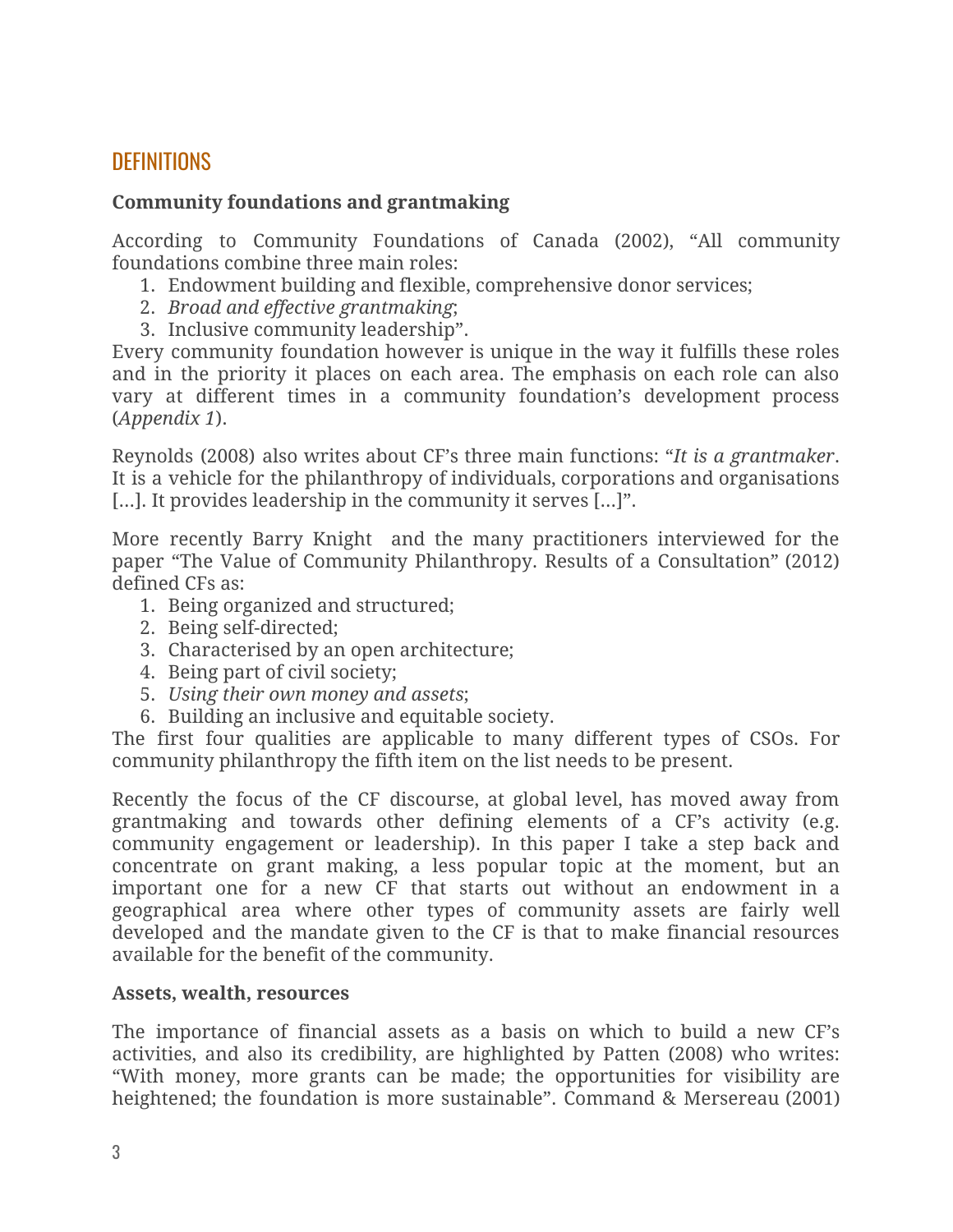also suggest that the purpose of a CF is to positively impact the community "effectively deploying community capital in order to fund activities and grants".

In 2007, a Quality Accreditation for community foundations was introduced by the UKCF network which states that in order to be recognised as a CF, an organisation has to have "policies for investment of funds and a supporting financial strategy", must "continually seeks philanthropic funding from a broad range of donors to build endowed and flow-through funds", and must have a "business management model based on philanthropy" *(Appendix 2)*.

# METHODOLOGY

The information contained in the paper was gathered during the course of the 2018 Senior International Fellows Program at the Center for Philanthropy and Civil Society at the Graduate School of the City University of New York in the following ways:

- 1. Lectures and meetings with scholars and practitioners from a variety of fields;
- 2. Structured conversations with Fellows;
- 3. Review of literature.

References of literature and conversations are listed in the References section of the paper.

# **HYPOTHESIS**

The efficiency and effectiveness of a new CF in fundraising/generating wealth for its community is determined by the capacity of the CF to obtain and interpret data about context and organisational characteristics and to cross referenced the data in order to:

- 1. select and implement the most appropriate tools/tactics to mobilise, attract and generate assets, wealth, resources<sup>1</sup>;
- 2. develop the best fitting strategy for fundraising/wealth generating strategy for the context and organisation.

<sup>1</sup> It should be noted that I attach no moral value to one tool or another, but rather take a pragmatic approach. I believe that if an accurate analysis of context and organisational characteristics has been carried out and it shows that at that time for that specific CF, donor oriented funds, as opposed to participatory grantmaking for example, are the best tool for that organisation and that community, then there is nothing intrinsically wrong with promoting donor oriented funds as long as this allows to maximise the benefit for the community.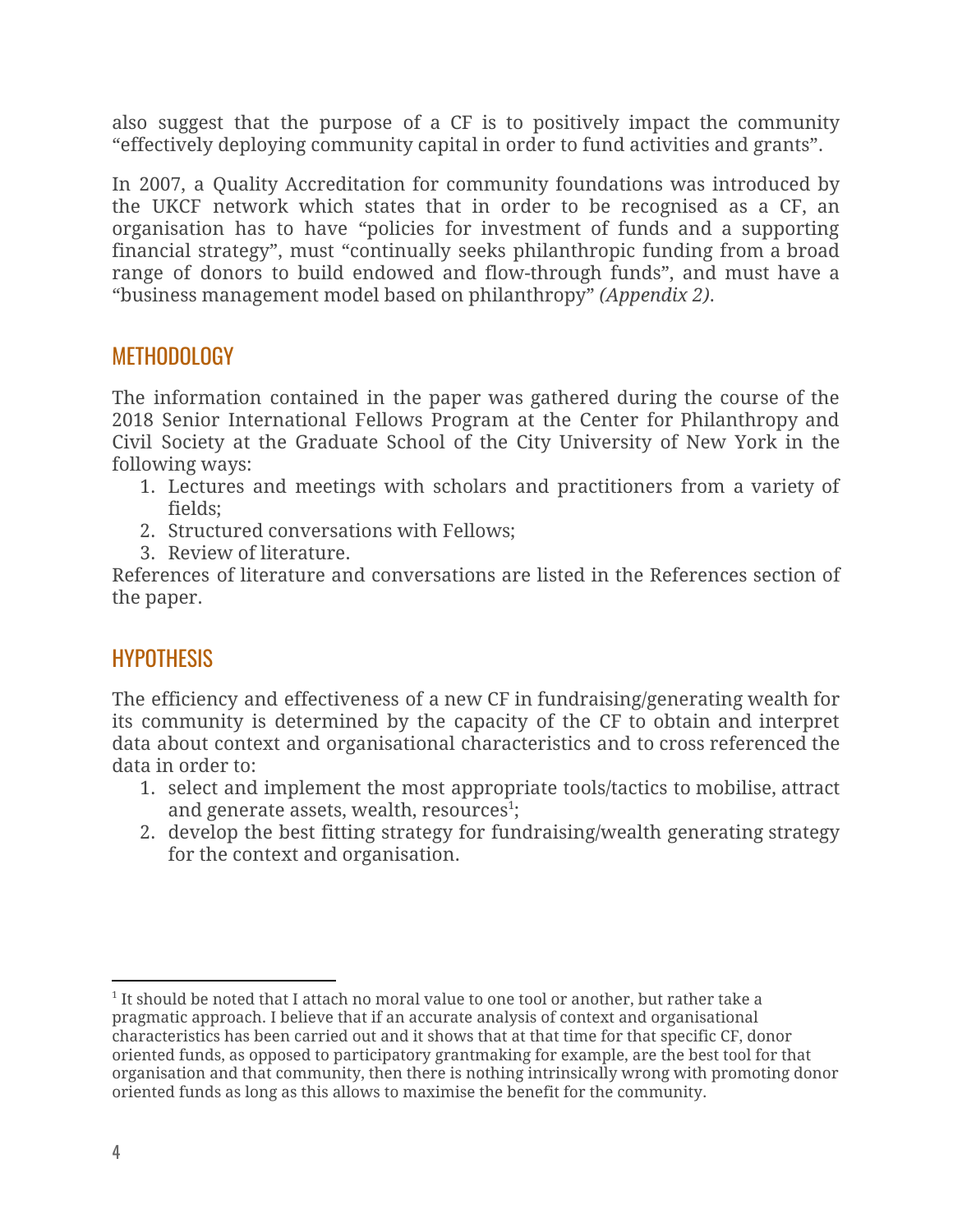# CONTEXT: THE GIVING CULTURE IN ITALY

The Charity Aid Foundation reports that in 2017 giving has decreased across the globe and, in particular, every Western country in the top 20 ranking countries has decreased its score.

Italy ranks at the 84th position of the CAF World Giving Index. The only two Western economies below Italy are Portugal at the 104th position and Greece at the 114th.

In general, the giving climate in Italy does not appear particularly favourable at the moment. GfK Eurisko (2017) has found that only 19% of Italians have donated money to NPOs in the last twelve months, confirming a downwards trend that started in 2006 with a loss of an estimated 6 million donors along the way<sup>2</sup>.



Chart 1: Percentage of Italians donating money to nonprofits 2005-2017 (Source: GfK Eurisko, 2017)

Italian donors are evenly distributed across the country and across urban and rural areas. Donors are mainly adults or older adults with a high educational and cultural profile.

In 2017 all the main causes Italian donors give to have experienced a decrease in donations, particularly those related to international aid (-11%) and scientific research (-3,4%). Donations to NPOs that fight poverty in Italy have remained

 $2\text{ Data from the US shows an 8\% increase in donations from individuals in the past two years}$ (CCS, 2017). I could not find data on the amounts donated in Italy but it seems unlikely that a significant decrease in donors numbers does not at least in part correspond to a decrease to the total amount of donations.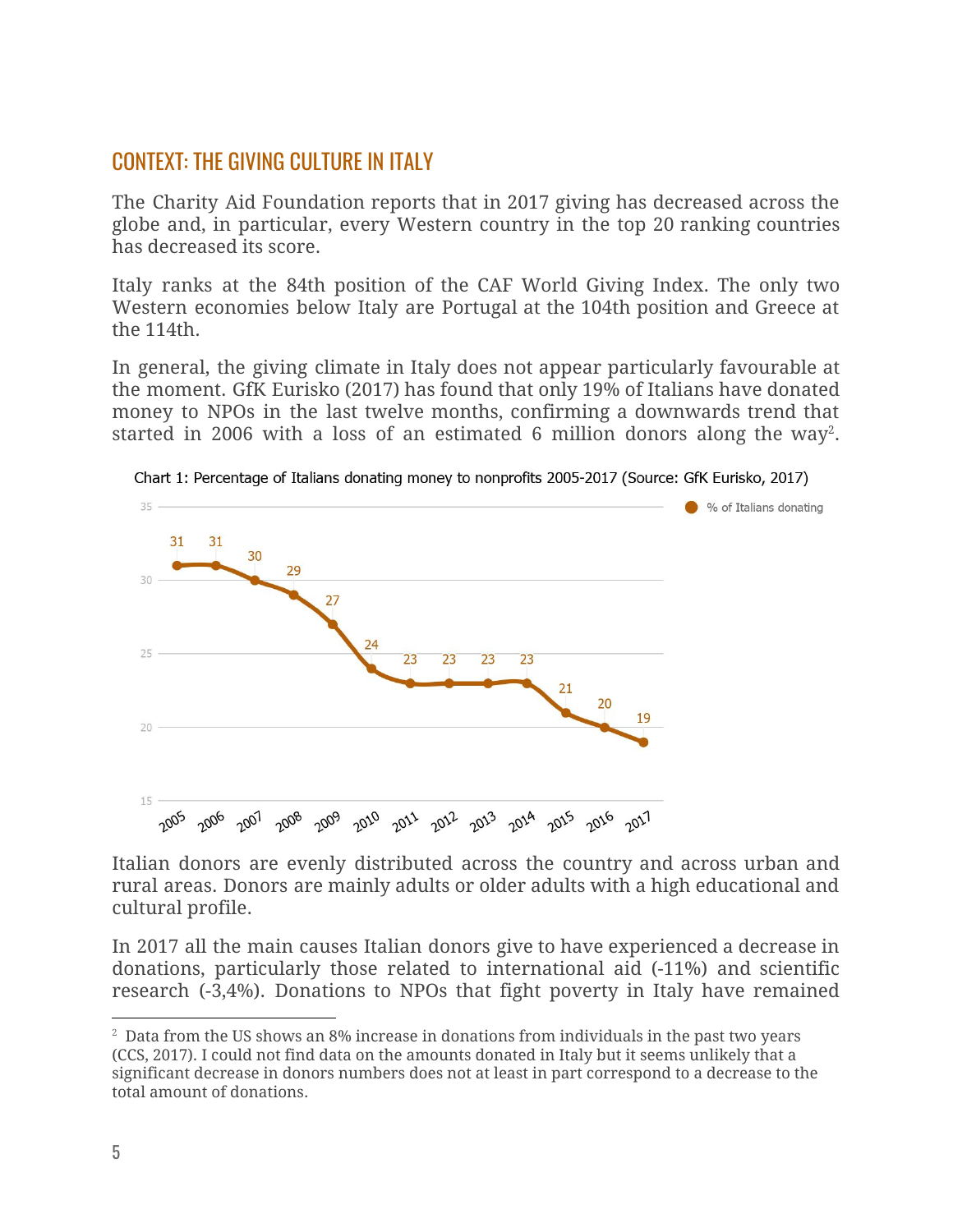stable. This trend might somehow favour CFs, whose grantmaking is local and transparent, over other types of NPOs.

According to the GfK Eurisko report (2017), there has been a significant increase in small donations, a slight increase in big donations and a decrease in medium sized donations, as shown in the following table. This is also something new CFs should consider, developing ways of facilitating small donations (e.g. 30 euros per year) without being swamped by the logistics and the expense of collecting many small donations.



Chart 2: Amounts donated by Italians to NPOs in a year (Source GfK Eurisko, 2017)

A large number of Italian donors donate to three or more NPOs (31%), followed by a 27% of donors who give to two NPOs and 42% that give to one. This is encouraging news for new CFs as their initial donors will almost certainly be donors who already give to others.

With regards to NPOs, the 2017 report on giving in Italy carried out by the Istituto Italiano della Donazione (Italian Institute of Donations) has found that for 30% of NPOs the biggest challenge is finding new donors, followed by the problem of finding new ways of attracting/engaging donors (25%).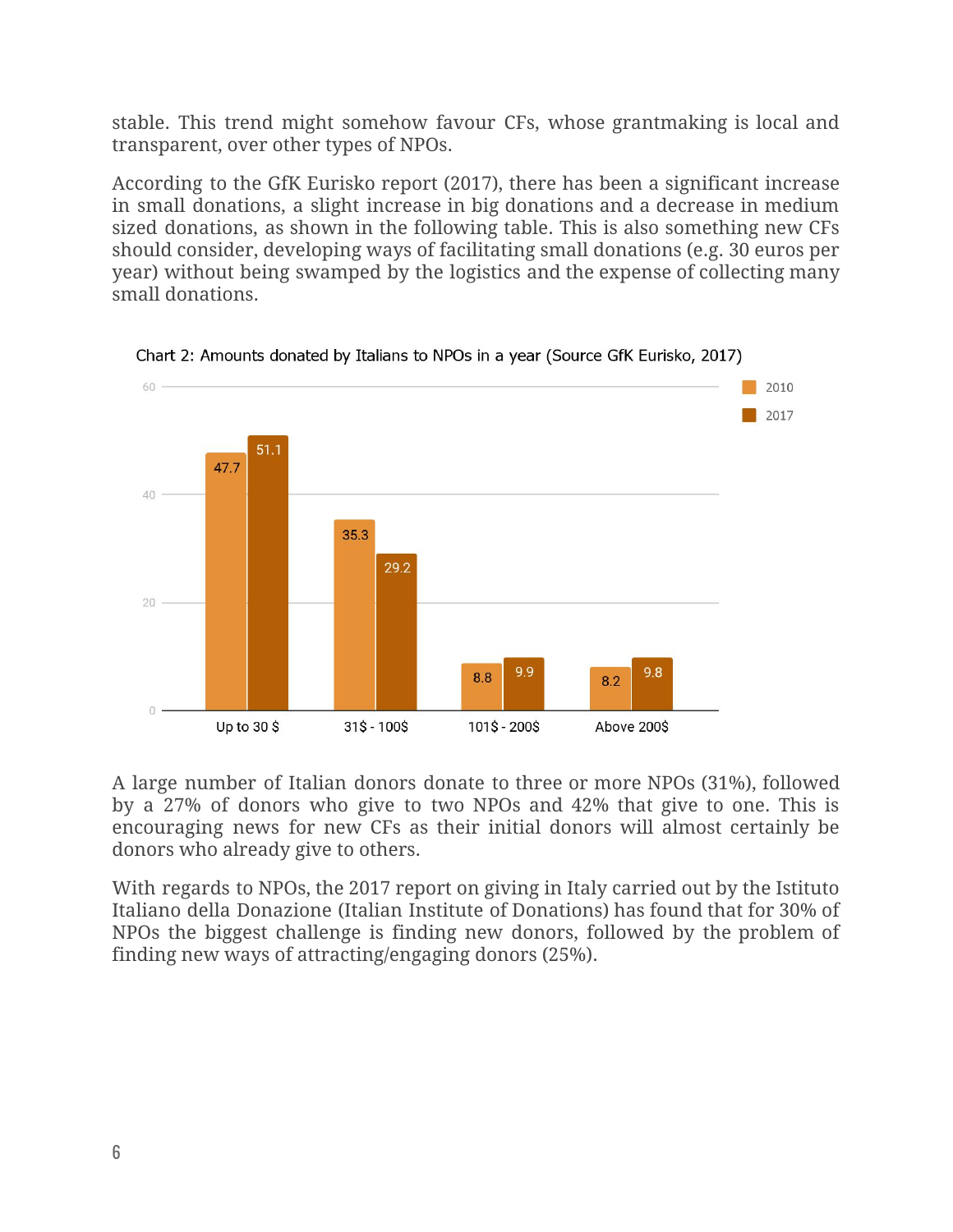The main sources of donations to NPOs in 2017 have been, by a significant margin, individuals.



Chart 3: Main sources of donations (%) for Italian NPOs in 2017 (Source: GfK Eurisko,  $2017)$ 

The GfK Eurisko report (2017) also provides data on how Italian NPOs collect donations:  $32\%$  are paid in cash,  $28,3\%$  via sms messages<sup>3</sup>,  $21,1\%$  through postal orders and  $14,3\%$  by buying products whose proceeds support the NPOs<sup>4</sup>. Only 4,2% of donors give with credit cards and 13% give in "other", non specified ways.

The most used and at the same time most effective tools used by Italian NPOs to attract donations are still face to face meetings or events (26%), direct mailing (25%), "on the street" collection points (15%) and asking companies for contributions (13%) (Istituto Italiano della Donazione, 2017). On the whole, a very traditional way of giving and collecting donations is prevalent in Italy, although it is unclear if this is due to the lack of alternative giving infrastructure (ie. online giving through crowdfunding campaigns or during giving days such as #GivingTuesday) or to a certain level of distrust on the part of the donors towards other channels. In any case this pattern of giving may be advantageous to small new CFs who don't have the resources to invest in building, operating and maintaining online giving infrastructure.

<sup>3</sup> Donations via sms are used mainly when a natural disaster occurs, such as the 2015 and 2016 earthquakes in Central Italy, as a way of responding quickly in times of emergency. Fundraising through SMS for natural disasters is generally managed by the Government or telecommunications companies.

<sup>4</sup> Buying fruit and plants on Mother's Day or other similar festivities is a traditional channel used in Italy by medical and scientific research charities to fundraise.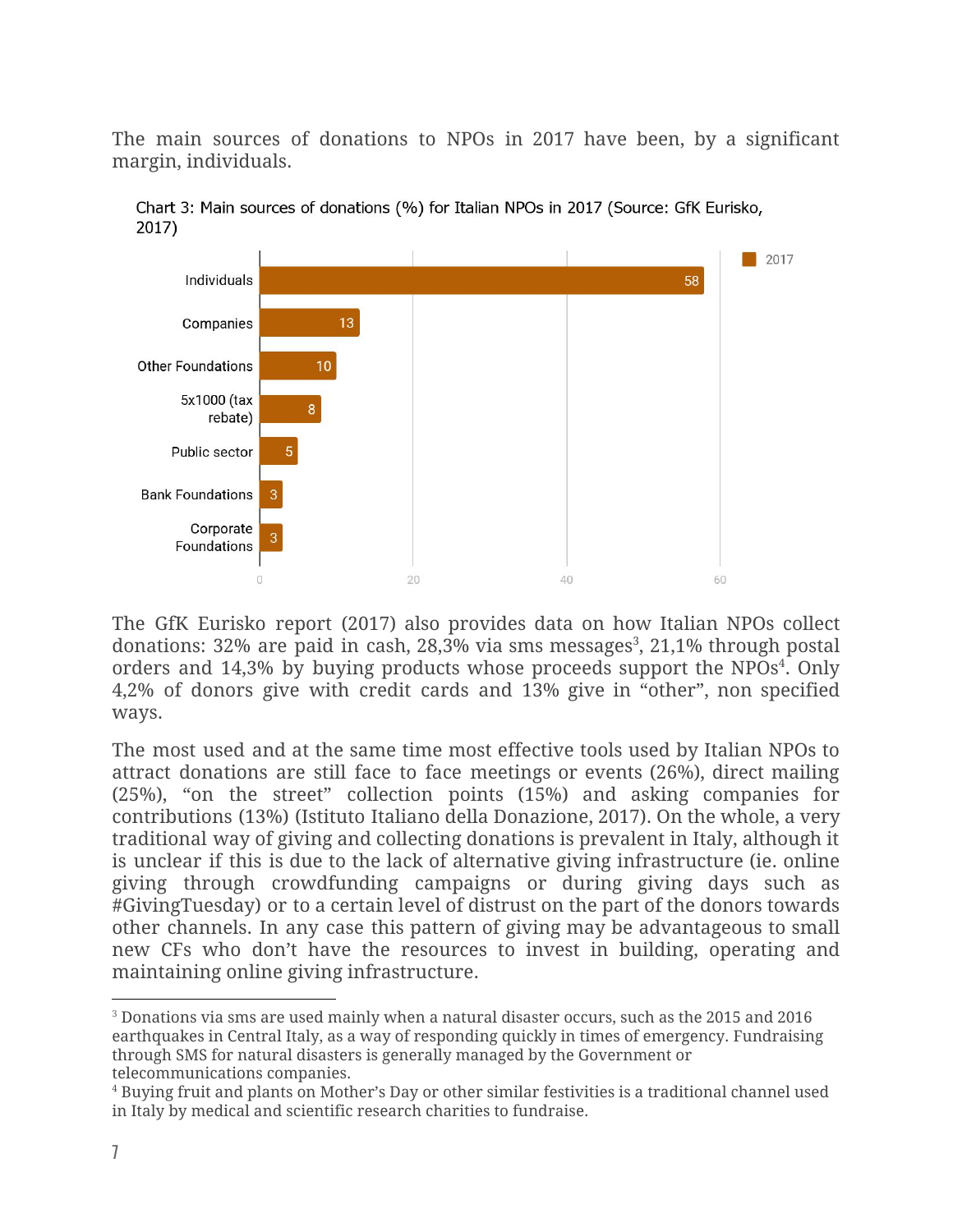The results of the third edition of the "Donare 3.0" (*Giving 3.0*) research project (Duepuntozero Doxa, 2017) confirm that online giving is on the rise in Italy among those who habitually use the web *(Appendix 3)*, although 70% of young people (18-24 year olds) interviewed also said that they don't give because of a perceived lack of transparency on the part of the NPOs**.** These are also important elements for a new CF to consider, especially if they decide to target young donors.

# FINDINGS

A new CF must map and understand its community and itself in order to maximise the sense of ownership the community has towards the foundation and thus the CF's positive impact on the community. Data allows a new CF to better fundraise and attract donations, but also to "understand issues and audiences, evaluate and communicate successes, inform funding decisions, find partners to connect and collaborate" (Tierney, 2018).

A new CF has to acquire data through formal and informal channels and in a "deliberate, reflective and strategic" (Patten, 2008) manner in order to start building a picture of the ecosystem of which it is a part. Patten (2008) also reminds CFs that knowledge, which comes through data, is an important asset as "reputation as a trusted community leader is closely tied to its deep knowledge" of the community. Furthermore, a CF with accurate data can inform the community about issues that need attention, now or in the future. By integrating the data lens into the new CF's work, smarter, more refined, innovative solutions and collaborations may arise, improving the overall performance of the CF as a generator of wealth for the community.

"Data is everywhere, but the philanthropy and nonprofit sector lag behind in how to use it effectively" suggests Tierney at the Foundation Center (2018). Larry McGill (2018) adds, encouragingly, that CFs are allowed to use imperfect data to start building a picture of their context, provided they put in place the appropriate caveats.

Data collection is difficult and expensive, but CFs can establish working relationships and partnerships with academic institutions in their area in order to carry it out with minimum cost and effort, offering job placements, research opportunities and topics for dissertations to local students.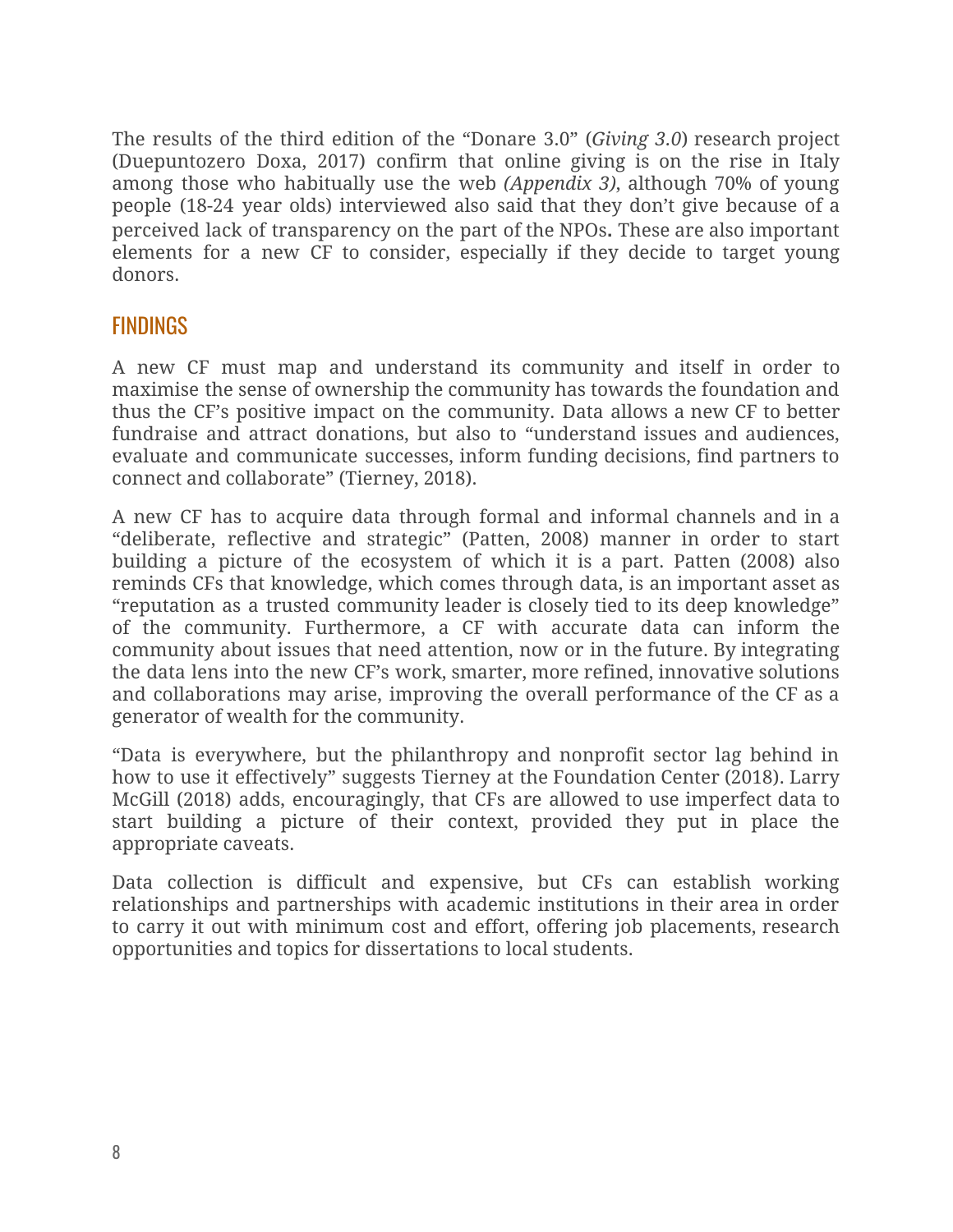# **Context variables**

In analysing context variables new CFs should focus on the areas described below. Items are not necessarily advantages or disadvantages per se, only elements that it is important to consider and be aware of in order to plan strategically and position the CF in the best place to do the most good.

1. Territory

When looking at territory it is important for a new CF to focus on the characteristics that give its inhabitants a sense of belonging and associate the CF to those characteristics in order to create a sense of ownership. A new CF in a small town, such as ours for example, has the advantage of a "simplified leadership structure; easily identifiable donor prospects and cheaper, effective promotional avenues" (Leonard, 1989). On the other hand a smaller territory can mean fewer resources to tap into and a difficulty for the community foundation to stay above the local power dynamics. A larger, urban territory might mean more difficulty in reaching the community, but also a more dynamic, active and fluid environment.

## 2. Demographics

A new CF should acquire and analyse data on the size and geographical distribution of its community (i.e. urban vs rural housing), on age and gender, on the socio-economic characteristics of the population, on levels of education, on interests (e.g. arts and culture, sports, politics). This type of information can influence the area in which a new CF choses to start funding, with a view to supporting useful programs but also engaging a certain type of donor.

3. Wealth and economic development

According to Leonard (1989), a CF needs a wealthy economy to flourish, but recent examples of successful CFs in deprived areas of the USA, in Eastern Europe and in the Global South have shown that availability of financial assets within the foundation or the community are not an essential, sine qua non condition for donor participation and engagement to occur. However, in order to develop the appropriate asking tactics a CF should know how much financial wealth is available in its community and who controls it.

## 4. Giving climate/traditions/culture

The CAF World Giving Index often dismantles assumptions about the link between wealth and generosity. This year only six members of the G20 appear in the list of top 20 countries and of these, four of the very wealthiest nations have seen a decrease in score this year (United States, Australia, Canada and the United Kingdom). On the other hand Myanmar, Indonesia and Kenya, countries that are ranked as lower income by the IMF, occupy the first three positions.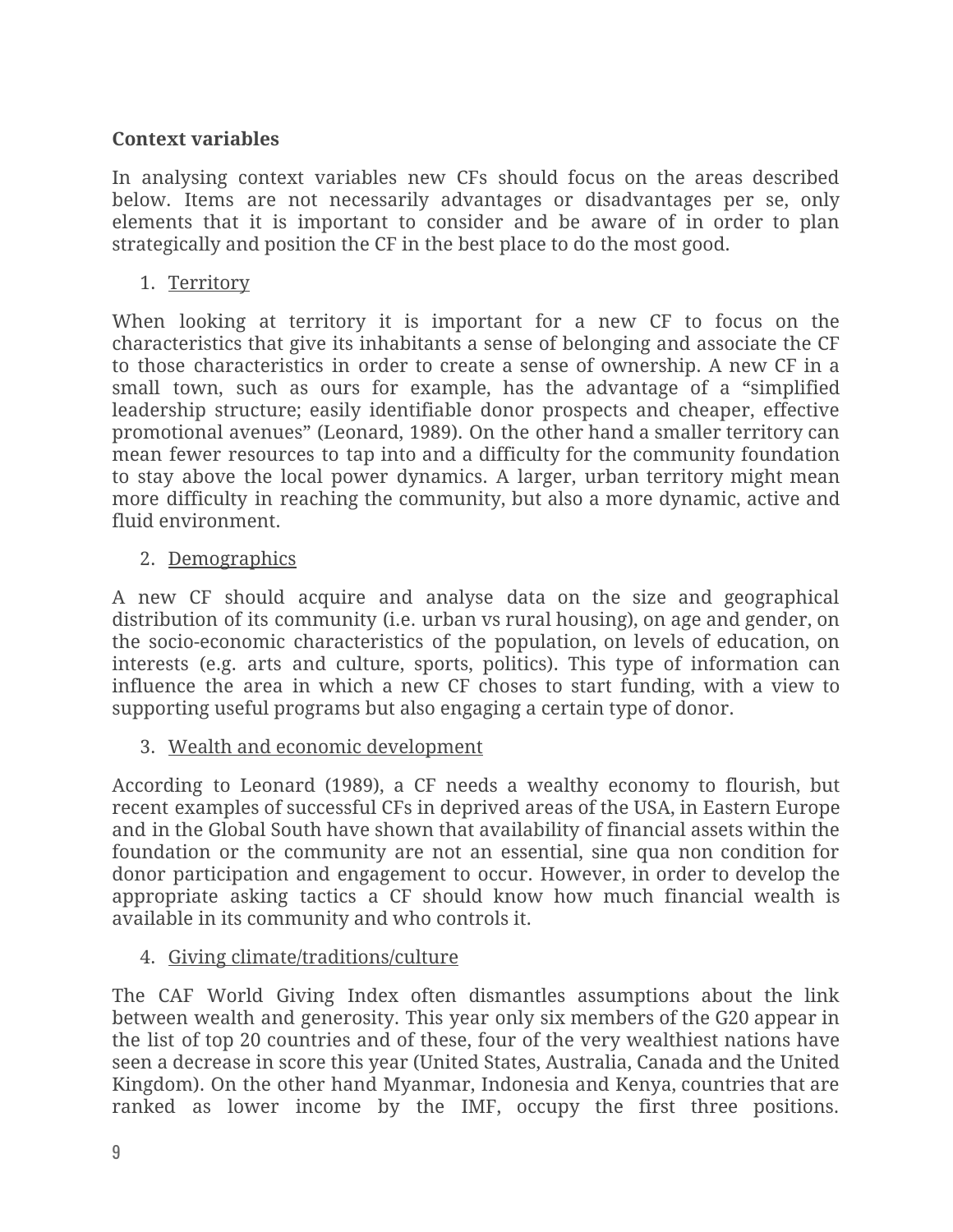Understanding the giving climate of the context in which you operate, what motivates it (i.e. religious doctrine, moral values such as "ubuntu") and how giving materially takes place is essential knowledge to have to attract donations and develop donor engagement.

# 5. Political climate

Grantmaking, even if participatory in nature, entails a degree of power on the part of the individual or organisations that has "found" the financial assets that make grantmaking possible. Power is always a political asset, at least in Italy. A new CF, by making financial resources available to the community, is taking some power, possibly taking it from someone else. It is therefore important to be aware of the power and political dynamics of a territory and place the CF above them. In order to do this effectively it is important to ask questions such as these (Rosenfield,  $2018<sup>5</sup>$ ): Is the community conservative or liberal? Is there a climate of trust or distrust towards local authorities? And towards NPOs? Is there active contrast between the local authorities and local CSOs? How do your organisation's aims and objectives fit with those of local leaders and local/national policies? Who can you identify as a potential partner?

## 6. Interconnectedness of the community

Take into consideration interconnectedness both from a practical point of view (i.e. are there roads/public transport? Is it easy to convene? To reach the CF's offices? How can the CF facilitate face to face meetings with citizens, donors, organisations?) and from a relational point of view (i.e. what kind of organisations already exist? How do they foster a sense of ownership and belonging among their members? Are there networks of associations working on common themes already in place? How can a CF facilitate their work?) (Rosenfield, 2018).

# 7. Assets and needs of the community

CFs can try to collect data on the assets and needs of its community using the "Asset-based community development (ABCD)" method developed in the early Nineties by John L. McKnight and John P. Kretzmann at the Institute for Policy Research at Northwestern University. ABCD is a bottom-up way of working with communities that focuses on community strengths and assets rather than on deficits and problems. It works by identifying and mobilising individual and community assets, skills and passions and it is community and relationship driven. This positive proactive approach may engage those donors that feel overwhelmed by the many dramatic needs of the community and focus their giving on attainable goals.

 $^{\rm 5}$  In her paper Rosenfield reflects on the ethical framework of international philanthropy and on the questions to ask around projects and programs. Her reasoning can be usefully applied to local giving and to organisations as opposed to programs.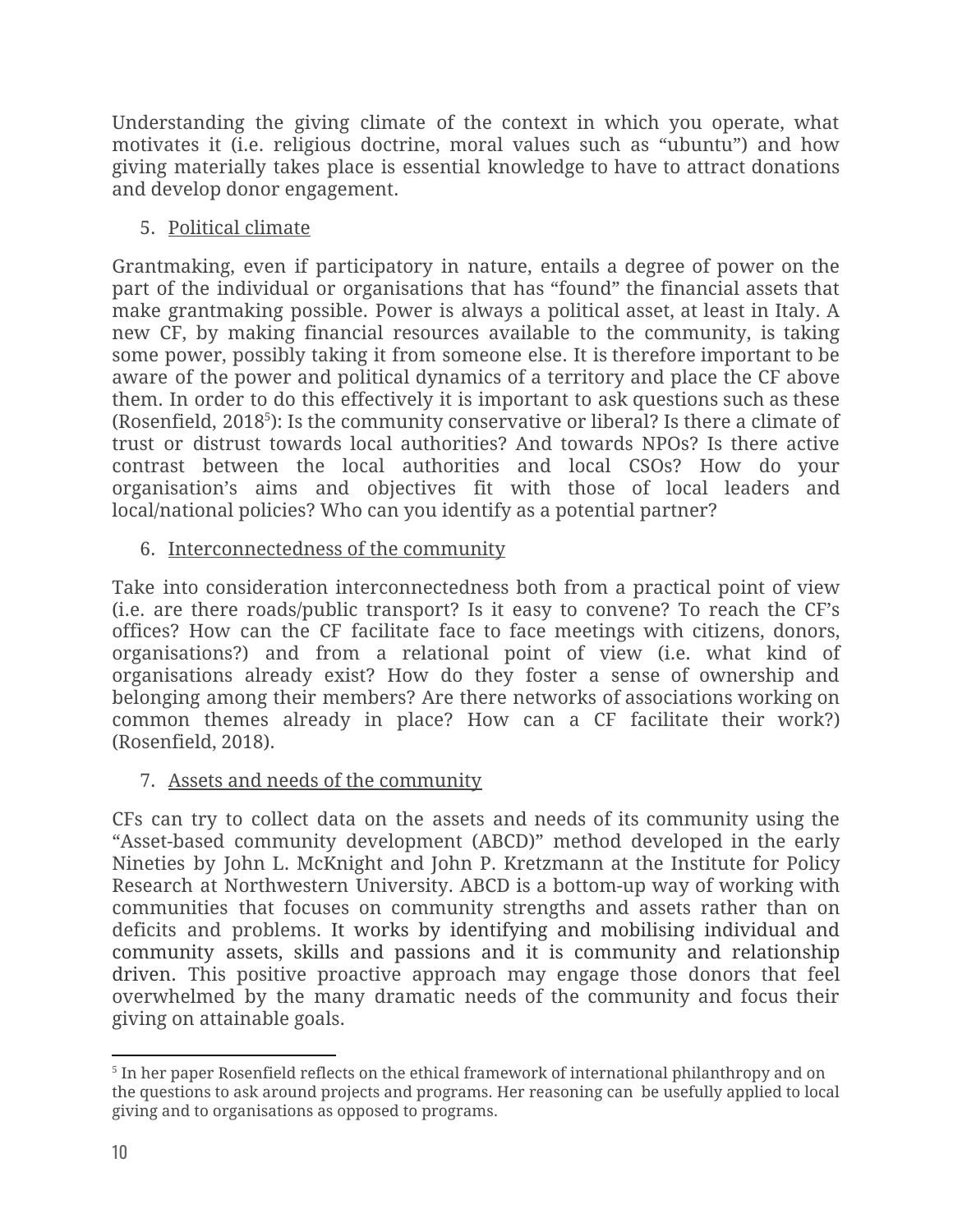# 8. Relevant issues

Are there any common, shared concerns or relevant issues in the community (i.e. land conservation in Berks County, safe space in Tuzla or organised crime in Messina) that can be addressed by the CF as a way of creating social cohesion and, also, more pragmatically, of kick-starting targeted donations?

# 9. Strength and role of the other players

Which are the public, religious and civil society organisations that are active in the community? What are their strengths? Are they competitors to the CF? Can they become allies? If so, how? Are they already working on themes that the CF is planning/willing to address? With whom might you work? (Rosenfield, 2018).

## 10.Community expectations

Was the CF founded as a grantmaking organisation or for other reasons such as a need for super partes community leadership? It is important not to disappoint the expectations of the community that contributed to the establishment of the CF and imperative to at least initially conform to the community's mandate while, at the same time, working with the community to change the mission of the CF if new needs arise.

# **Organisational variables**

New, small CFs are fragile organisations, especially if they don't have an endowment. They have to attract donations without competing with local civil society organisations; they have to grantmake without turning into an ATM; they have to establish credibility with the community while at the same time building up an organisation from scratch.

New CFs also have many strengths to draw on: they are often agile, streamlined organisations, they are responsive and flexible, they can take risks and try out new things. They are a new player in the game of local community welfare so they can chose to build bridges or to "irritate and agitate" as Kevin Murphy (2013) puts it.

The first step to strengthening the organisation, however, is knowing it, analysing its characteristics and understanding how these fit in with the local context. Areas to look at at described below.

## 1. Origins of the CF

Is the CF a spaceship that happened to land in the community or is it strongly connected to it? Who established it? With what mission and objectives? Has the CF been established exclusively to leverage local financial assets and grantmake to CSOs? Or were there other reasons that lead to the founding of the CF?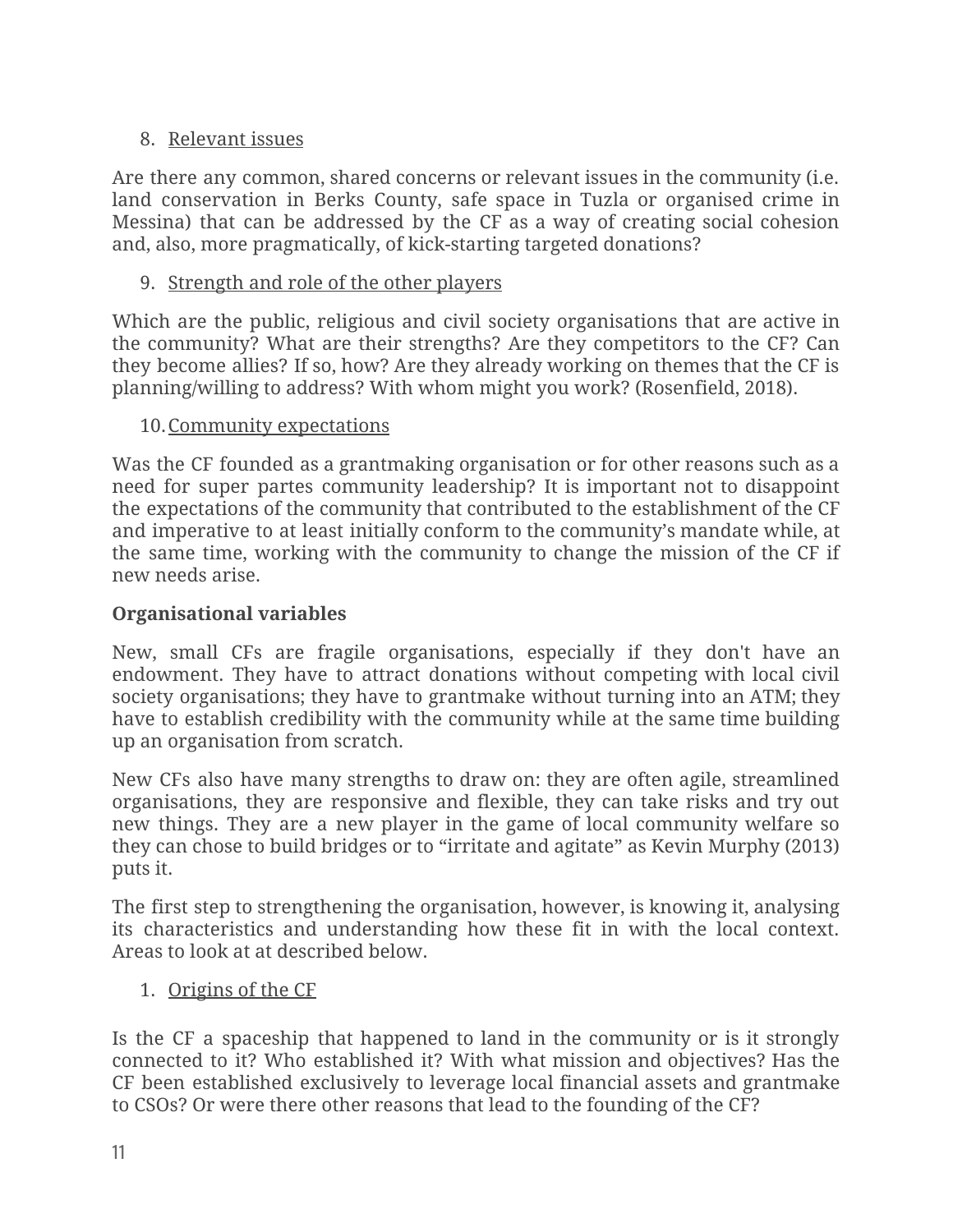# 2. Nature of the CF

Is the CF participatory in nature? Do donors become members and do they have a say in the running of the CF? Does the community decide who governs the CF? Or is the CF an organisation that is somewhat removed from direct contact with the community and prefers to take a back seat in conversations about community development, choosing the role of funder rather than leader? Command and Mersereau (2001) suggest a list of roles that a CF can have: catalyst, convenor, capital builder. The nature of a new CF has to be clarified with founders, community and Board before developing a workplan.

# 3. Mission and values of the CF

Taking into account its origins and nature, a new CF must establish its mission and values. The details of a mission can vary: some CFs are donor oriented, others community oriented, depending on the specific needs and requirements of the community and on the capacity the CF has. However, the values that underpin the CFs actions, from fundraising to program implementation, should be those of fostering civic spirit, of inspiring a sense of belonging and pride and of transmitting to its donors, members and volunteers a sense of optimism and hope about the future.

# 4. Board

Hodgson and Knight (2012) note how most of the existing literature on community foundations highlights the importance of a diverse board that can adequately represent the community it serves and, thus, facilitate the participation of different community stakeholders. However, an analysis they conducted on a sample of new, small, successful CFs operating in the Global South, seems to suggest that while community foundations are still at an early stage in their development, it is best to keep the board small, selecting board members who are supportive of and committed to the overall direction, values and approach of the foundation. Hodgson and Knight (2012) found that when Boards are appointed to new community foundations through more participatory processes, tensions can emerge because of differing expectations of what a community foundation is and what it should be doing and also because of the conflicting loyalties that board members can feel when they find themselves placed between the interests of the foundation and the interests of a particular group or constituency that they represent.

New CFs must, therefore, reflect carefully on how best to structure their Boards in order to obtain maximum credibility and trust from their community but also a productive and collaborative work environment.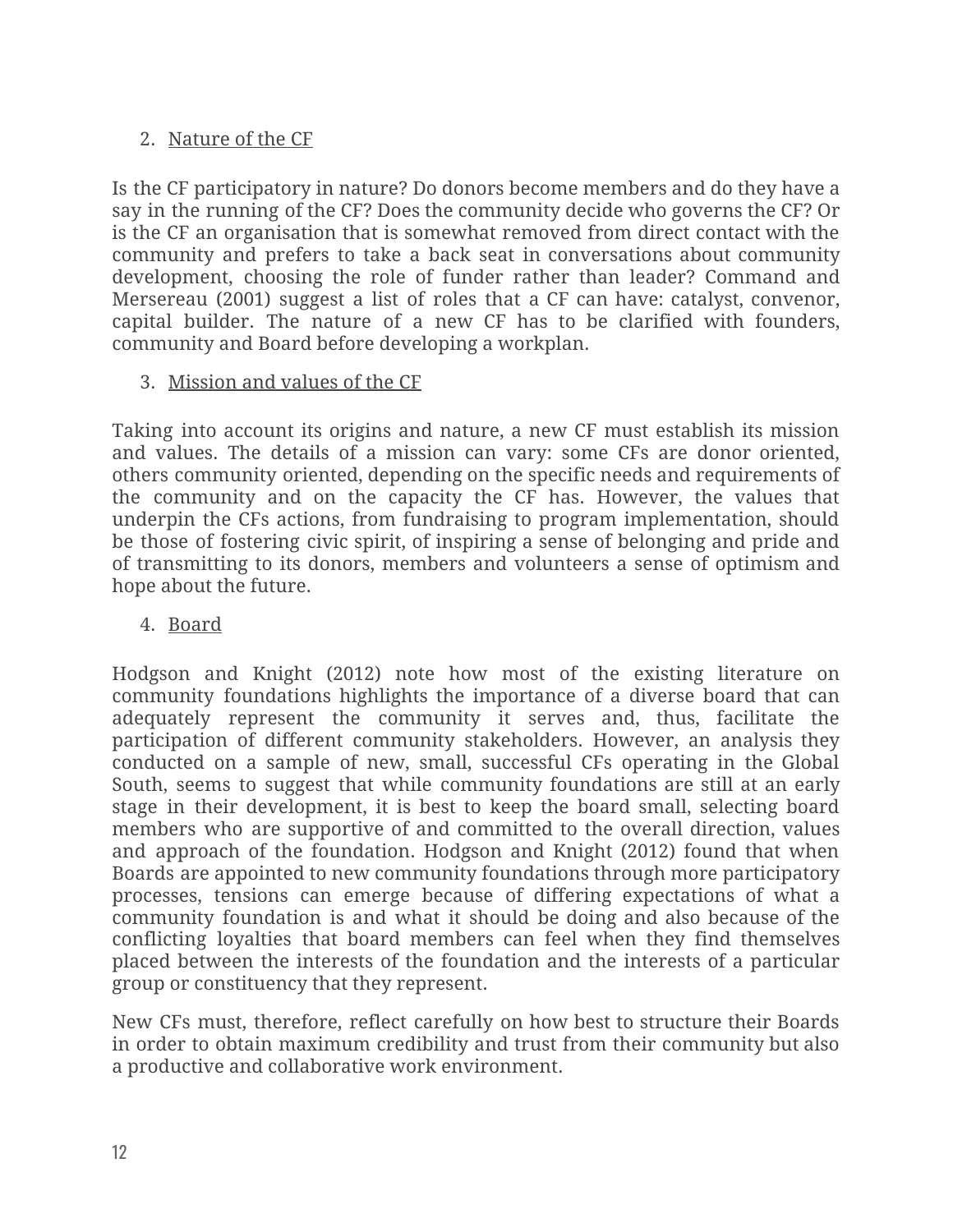The duration of a Board is also an issue to take into account. In Italy a Board is usually nominated/elected for a period of three or four years maximum. A new CF should plan ahead of the expiration date of the Board in order to facilitate change among the BMs, because with new people come new experiences, skills and connections, while at the same time ensuring a measure of stability and continuity.

5. Names as assets

Connected to the issue of Boards, is that of the characteristics of the individuals that make up the Board. As Leonard (1989) points out: "There lies in the history of successful community foundations an undeniable relationship between the charisma, articulateness and perseverance of certain trustees and the community's embrace of the concept". Patten (2008) suggests that for some CFs a lack of significant financial assets can be offset by Board Members who are "well known and well regarded in their community and bring immediate recognition and credibility to the foundation". Recognition and credibility go hand in hand with the ability to attract and retain donors.

At the same time, new CFs must be careful about attaching their credibility entirely to a name and must endeavour to create replacement leaders, applying the Global Fund for Community Foundations #ShiftThePower approach to CF governance as well as grantmaking. Kevin Murphy's candid statement, during our seminar, that when he retires not only will Berks County CF have to hire a new President for a transitional period because his/her job will be that of being criticised for not being the previous President, but that he, Kevin Murphy, will have to leave the County so as to not cast a shadow on his successor's work, might be an attitude that is not particularly useful to new CFs and that they should maybe plan to avoid from the start.

6. Staff

Bernadette Hellmann, Fellow for Special Projects at the Greater Washington Community Foundation, who is an expert on German CFs, suggests that having paid staff is not a prerequisite for a CF to be successful. There are over 400 CFs in Germany, the vast majority of which are run by volunteer Boards and staff. Hellmann (2018) estimates that about 15.000 people volunteer for community foundations in Germany, with 5.000 being Board Members and the rest "on the ground" volunteers. That is an average of 37 volunteers per CF which is a very high level of community engagement.

For new CFs *not* having paid staff may be a source of credibility with the community, especially in cultures, such as the Italian one, where great value is placed on personal commitment and voluntary work. It also means that all donations are going either to build or consolidate an endowment or to support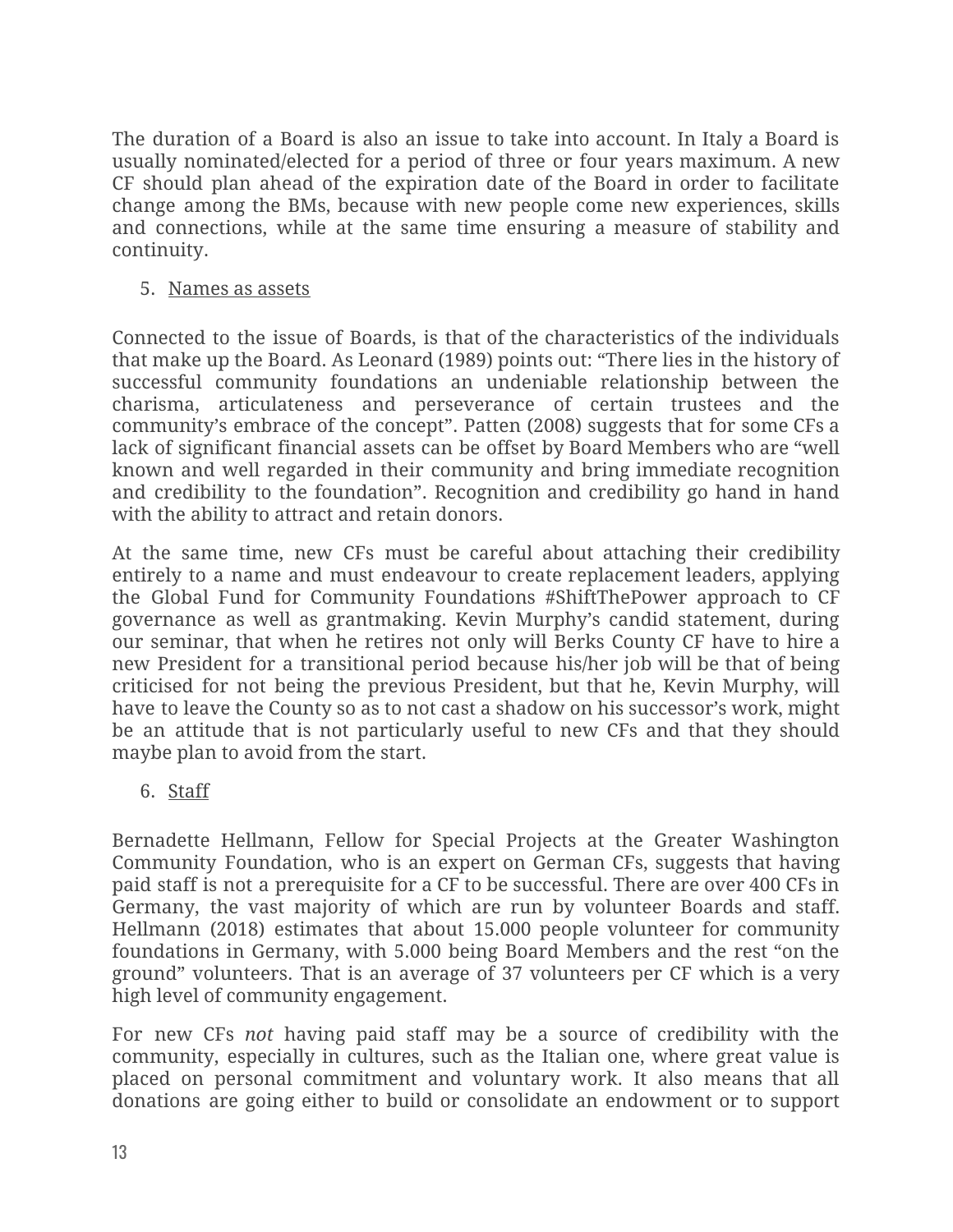programs and organisations in the community which fosters trust on the part of donors. On the other hand having a paid member of staff may be essential in the development process of the CF if Board members and volunteers are not able to carry out its activities effectively because of lack of time.

Compagnia di San Paolo, the Italian bank foundation that has supported the creation of several CFs in North-West Italy, has a forward thinking policy in this regard and gives SAI (Support for Institutional Activities) grants to new CFs for a minimum of three years.

# 7. Experience, skills, connections

Mapping the experience, skills and connections of BMs, staff, donor members and volunteers in an active and precise way is essential to develop an effective work plan, to identify areas of interest and capacity, to uncover new and creative ways of engaging donors and fostering support for the CF in the community.

Finding, within the organisation, experience and skill in the areas of financial planning, accounting, communication, advocacy, event planning, evaluation and impact measurement, is a great asset. Building a team that has those experiences and skills is something a new CF should consider when starting out.

A lot of engagement work done by new CFs is initially done in ever expanding circles of family, friends, acquaintances and colleagues. Sometimes, however, connections are taken for granted and not put to good use. A good starting point for a new CF in building consensus is undertaking a careful mapping of all the individuals and sectors it can reach through personal acquaintance.

# 8. Capacity building within the organisation and within the community

Looking at what capacity building is needed and what can be provided, both within the organisation and within the community, is a useful tool for new CF to leverage and maximise local assets, both financial and non financial. An interesting experience in this area has been conducted by the Brooklyn Community Foundation. Brooklyn Accelerator is a hub for information, idea exchange, and gathering of philanthropic resources. Among its many roles, Brooklyn Accelerator seeks to connect donors and nonprofits; sponsor capacity-building efforts and technical assistance services; provide training on equity, cultural competence and anti-racism; incubate and support promising local leaders and organizations.

# 9. Financial resources available

A new CF has to plan strategically to make the few financial resources it has, go a long way. Using them to leverage more donations is an imperative and that requires decisions about where to initially put the money that has already been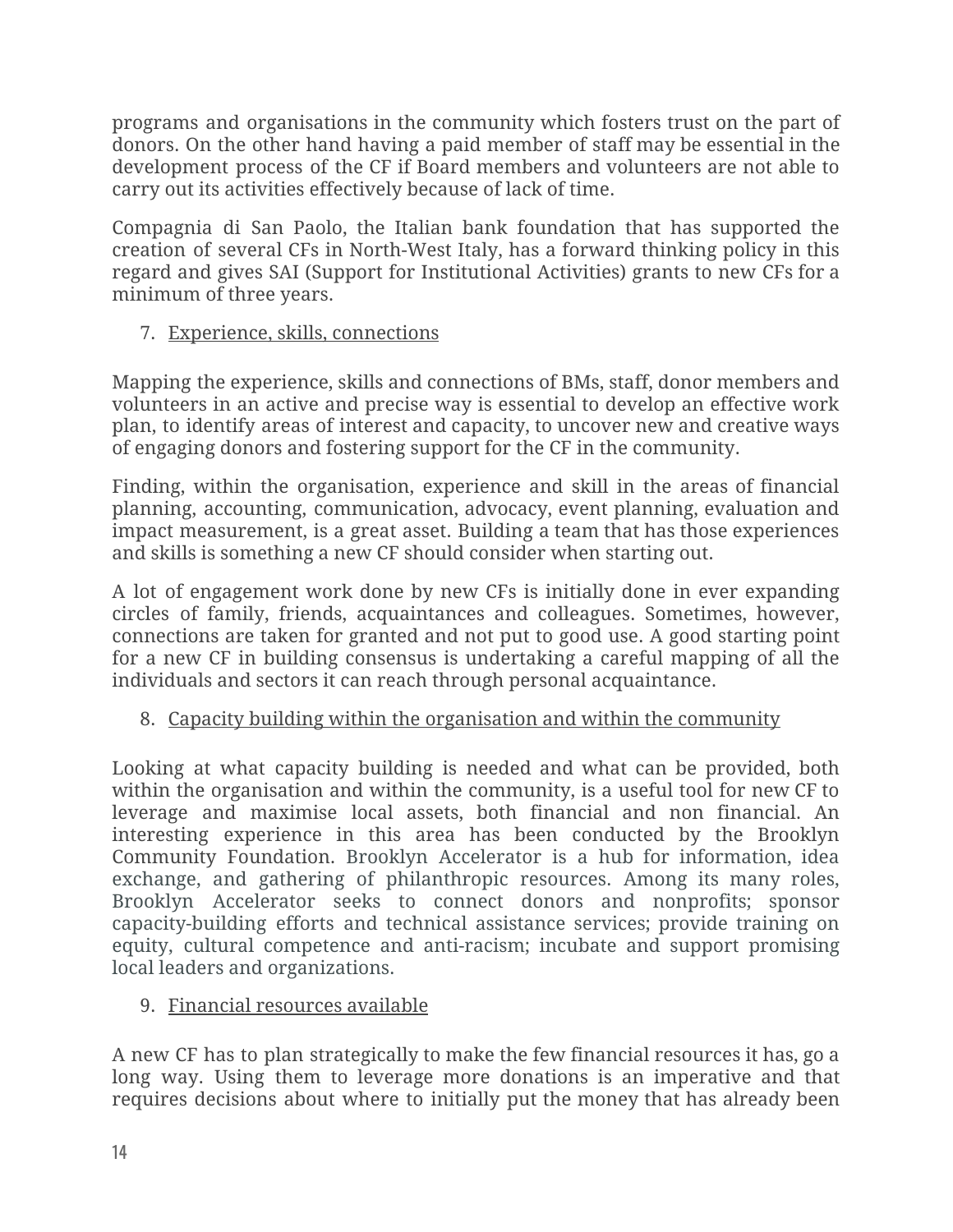secured. CFs in the initial phases of their grant making can consider choosing to support high visibility programs over programs that potentially have a higher impact but are less marketable. Or they can decide to postpone grantmaking and invest in endowment consolidation or in a communication campaign aimed at raising awareness and funds for the CF and the community. Finally, they can choose to support with micro-grants a large number of projects in order to send the message that the CF has started its activities.

## 10.Communication

Leonard (1989) writes that the concept of CFs is "one of the most difficult notions to convey that ever challenged a public speaker". Bearing in mind the difficulty of explaining such a difficult idea as community philanthropy and taking into account assets and the characteristics of the organisations and of the community, a new CF has to budget for communication, plan, identify objectives and style and develop a relationship with the local media (Horowitz-Rozen, 2018). Differentiating the CFs communication style from that of others in the territory may be an advantage. Or, depending on the context, it might be better not to embrace a disruptive communicative style. Focusing on what can be done, rather than on what isn't being done, might help the CF engage more constructively with its stakeholders. Gadgets (pins, totes) should also be part of the new CFs communication plan as it reminds its associates to amplify the voice and reach of the CF. In brief, for a new CF it is important to schedule events and media presence so each audience can receive meaningful messages related to specific objectives (Command and Mersereau, 2001).

## 11.Network and outside support

Not having peers to learn from can pose a challenge for emerging institutions (Hodgson and Knight, 2012). Board members may be more familiar with the workings of a conventional CSO, but new to the notion of building local philanthropy. A new CF should try and become part of a wider network, if this exists. In Italy, Assifero, the national network for institutional philanthropy made up of CFs but also corporate and family foundations, provides a useful ecosystem for professional development, an opportunity to meet other foundations and learn from other practitioners, a launching pad into international networking and training opportunities.

## 12.Infrastructure

Being able to offer shared use, for free or for a fee, of hard assets, such as meeting rooms, offices or even crowdfunding platforms can determine the strategy the CF uses to mobilise or generate wealth in the community. Many CFs have consolidated their presence in a territory by owning a recognisable building, by helping to make an unused public space a safe space for everyone or by building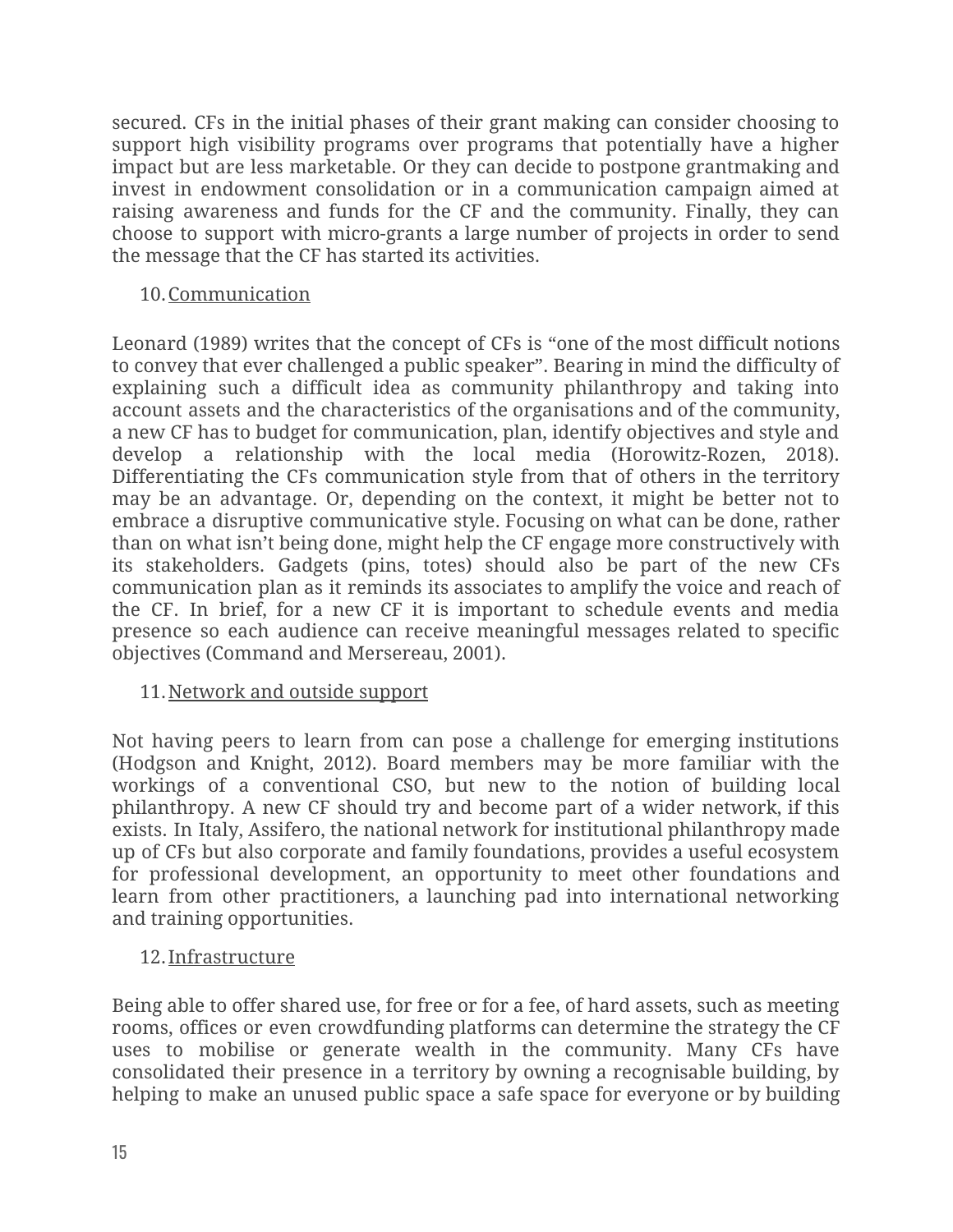a new public space in an innovative way (Murphy, 2018). CFs can also effectively move towards durability and sustainability by buying their own office space (Muguongo, 2018).

# **Fundraising and wealth generating tactics**

Leonard (1989) suggests that whether a CF survives or thrives depends on the interplay between mission and growth and concerns less the specific tools by which CFs hope to prosper and more the mission that drives the organisation. Three distinct styles of mission are identified:

- 1. *Grants oriented* by which unrestricted flow through funds are preferred to designated ones and grantmaking rather than donor services are the focus of the organisation;
- 2. *Donor oriented* by which a CF tries to attract living donors and allows pay down for principal and does not criticise or try to alter donors' wishes;
- 3. *Community oriented* by which a CF raises permanent charitable capital for the future, invests in personnel and leadership and is a trusted partner in collaborative efforts.

No CF upholds exclusively one or the other type of mission. However the prevalence of one of these orientations influences who and how CFs ask for money and are predictive of growth, according to Leonard.

Command and Mersereau (2001), however, emphasise the importance of identifying the appropriate tactics to "market" a CF successfully, stressing also that "if tactics are produced too early in the development process of an organisation they may miss their strategic intent" and that a new CF should build internal operating capacity to handle any new tactics and activities that it may be necessary to implement to attract and engage donors. Ideally, the work of a new CF is described by the Relationship Model (Command and Mersereau, 2001) below.

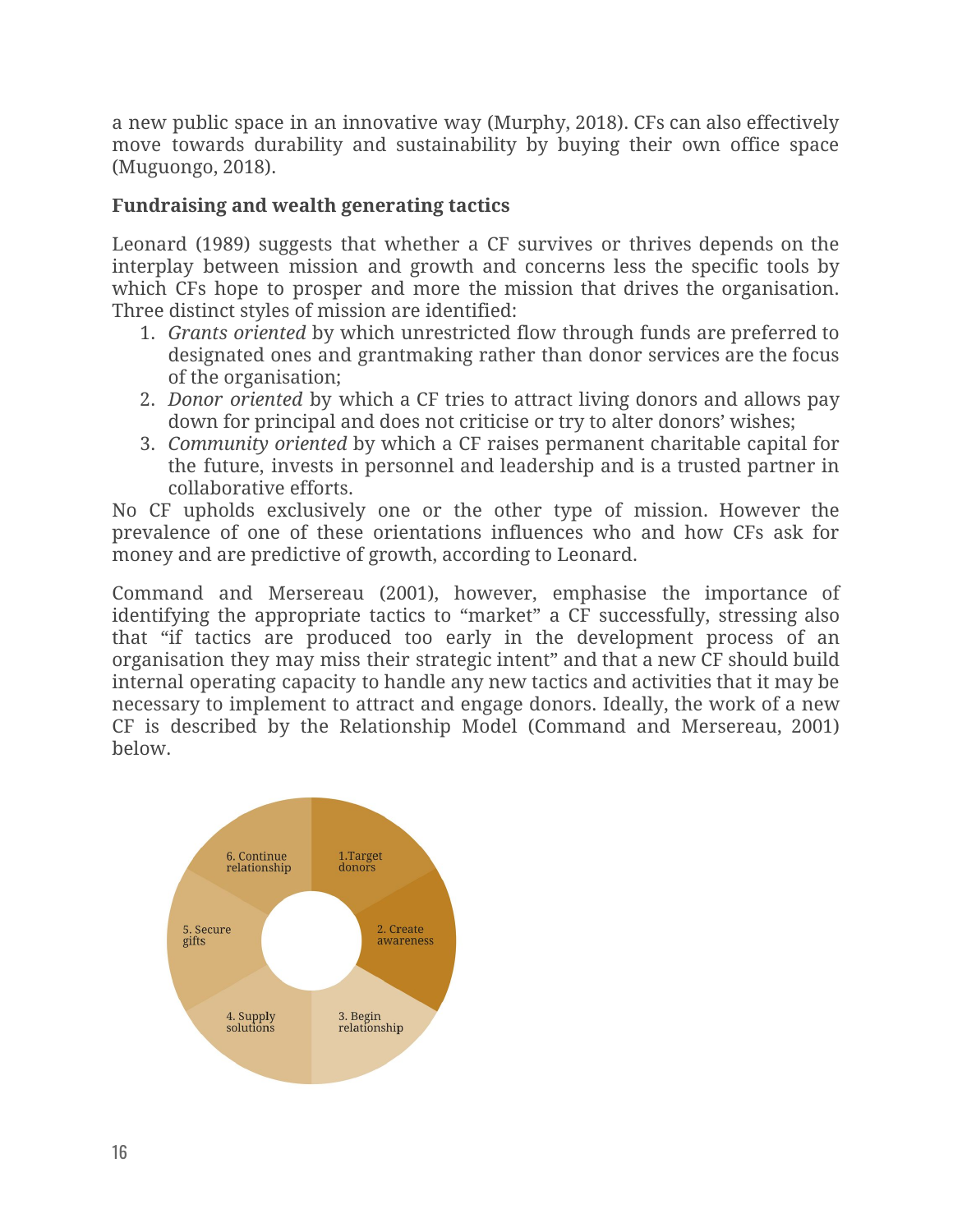# **Mobilising wealth in and with the community**

The growth of a CF can only be sustained by a community of donors. A new CF should therefore invest in attracting and securing financial assets from local individuals, companies (profit sector) and the nonprofit sector. Having local people involved as donors is a "game-changer in efforts to enhance participation and prospects of sustainability" (Knight, 2012). Involving local donors can be done using any of the following tactics:

- 1. Make yours a participatory CF where donors give every year, become members and have a say on the issues the CF addresses, on its governance and its budgeting.
- 2. Promote Board Member in-buying.
- 3. Create donor advised, field of interest or named funds to cater to donors who lean towards a more individual and personal type of philanthropy or need to bolster their social responsibility credibility.
- 4. Identify and try to obtain funding from "dormant trusts". The UK, for example, has a large number of dormant trusts that have helped build endowment for community foundations. The Charity Commission has an interest in all the trusts it regulates being efficiently administered and has supported UKCF work with community foundations to identify and then transfer dormant assets to community foundations. Over the last ten years, £60 million in dormant and inactive trusts has been transferred to community foundations (European Community Foundations Initiative, 2017).
- 5. Consolidate collaboration with professional advisors and enlist their help to get referrals and establish relationships with donors $6$ .
- 6. Encourage grantees to give back to the CF with a view to reciprocity and co-ownership.
- 7. Make giving easy by identifying and adapting to the giving styles of your community (e.g. cash, online bank orders, online giving, crowdfunding platforms).
- 8. Grantmake in all its forms as a way of leveraging local resources. If deemed useful, try participatory grantmaking by actively involving the funders, the grantees and the community. Fund special projects with community wide drives and "fund where others don't" (Edgar, 2018). Grantmaking should be considered "one of the tools in the kit" of CFs (Banerjee Murthy, 2018).
- 9. If grantmaking is done primarily through calls for proposals, either because the CF needs to establish some kind of objective evaluation procedure or because it is less time consuming and the CF doesn't have the resources to engage in other forms of grantmaking, learn how to say no without losing the organisation you have rejected as a future collaborator and partner.

<sup>6</sup> 75% of Berks County Community Foundation's assets come from professional advisors.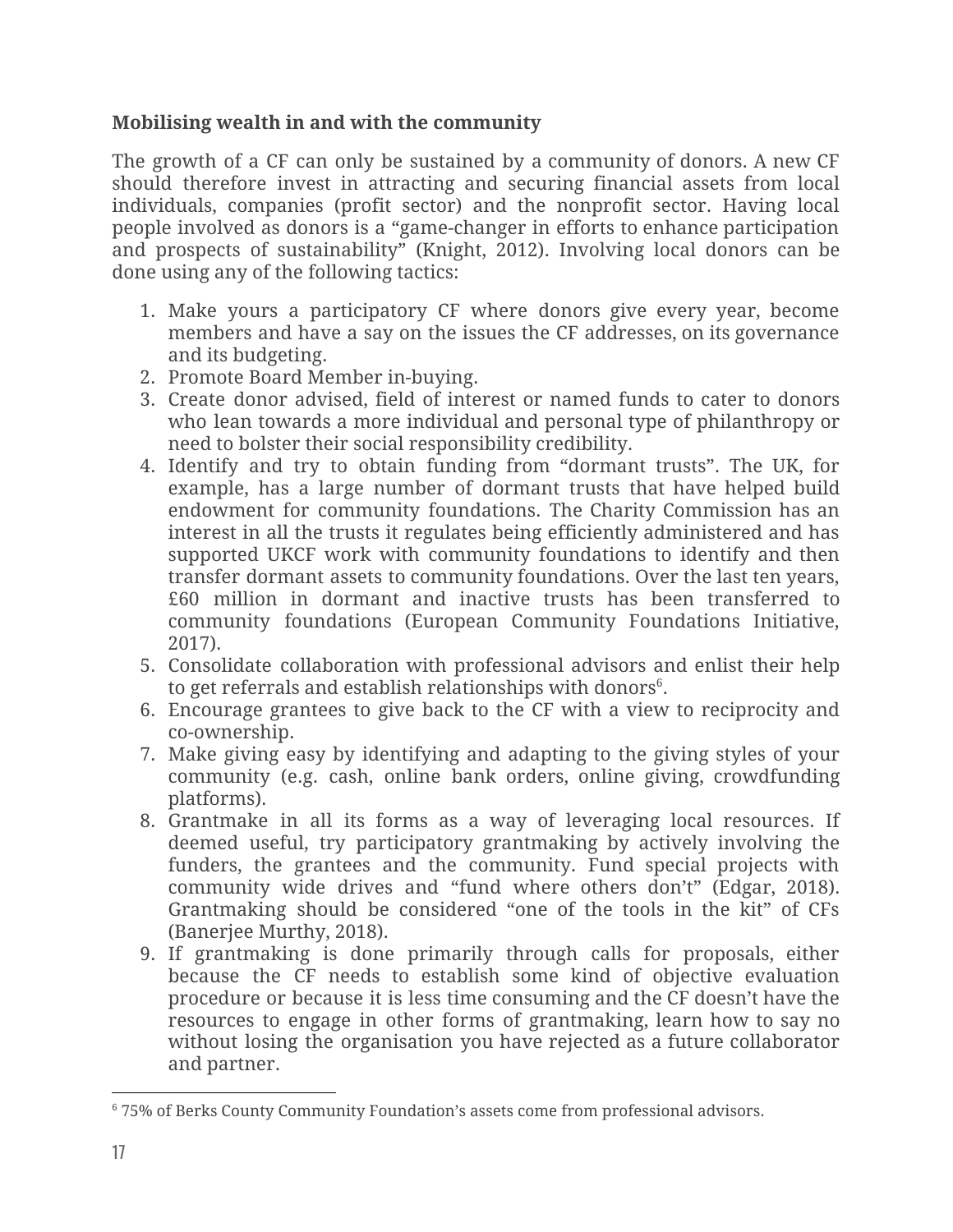- 10.Establish awards as a way of giving to NPOs. Awards given in the name of a donor can be attractive to a certain type of donor because of the visibility they bring.
- 11.Create opportunities (events, seminars, conversations) in which significant data on the community can be collected and shared in order to increase the visibility of certain relevant issues and focus donors' attention on them. Effective ways of doing this are adopting the "Vital Signs" process<sup>7</sup> or the Brooklyn Insights model<sup>8</sup>.
- 12.Practice active listening, try setting aside grantmaking based on requests for proposals and try co-writing programs with the constituency (e.g Mirafiori Community Foundation in Turin<sup>9</sup>). Bring in a facilitator if you think co-developing programs might mobilise more resources but the community appears not to be responsive.
- 13. Establish Giving Circles<sup>10</sup>, which are not well known yet in Italy so can be a very innovative way of mobilising resources.
- 14.Engage residents by organising fun, social events in which the whole community can take part $11$ .
- 15.Build partnerships with local companies and engage their personnel for special projects as volunteers, donors or fundraisers.
- 16.Build, manage and share crowdfunding platforms that reflect local giving practices and culture (i.e. m-changa, a mobile and online fundraising platform that is widely used in Africa described by Mwendwa, 2018).
- 17.Charge for services (if you have services/infrastructure to sell) and spend out the revenue on grants.
- 18.In Italy, taxpayers can devolve 5x1000 of their taxes, at no extra cost to them, to NPOs. The 5x1000 is an "indirect" donation, as it goes from taxpayer to State to NPOs, so the CF can safely use it to help build or consolidate an endowment.
- 19.Foster the development of a culture of giving by focusing on young professionals (as done by Qualitas and the Turkish Philanthropy Funds) and by facilitating the establishment of a youth bank (Foundation Center, 2018).
- 20.Use donor stories (Ataselim, 2018) and create interesting narratives around the results/impact of programs or the characteristics of grantees.

<sup>7</sup> http://communityfoundations.ca/vitalsigns/

<sup>8</sup> http://brooklyninsights.brooklyncommunityfoundation.org/

<sup>9</sup> https://www.fondazionemirafiori.it/

 $10$  The Funding Network ([www.thefundingnetwork.org.uk](http://www.thefundingnetwork.org.uk/)) offers guidance and financial support to organisations that are willing to try out Giving Circles in their country with a view to disseminating the practice. They prefer to link with national networks, but are willing to talk to individual organisations as well.

<sup>&</sup>lt;sup>11</sup> The Citizen's Brunch organised every two years by the Community Foundation of Brunswick involves 8.000 people and raises over 45.000 euros.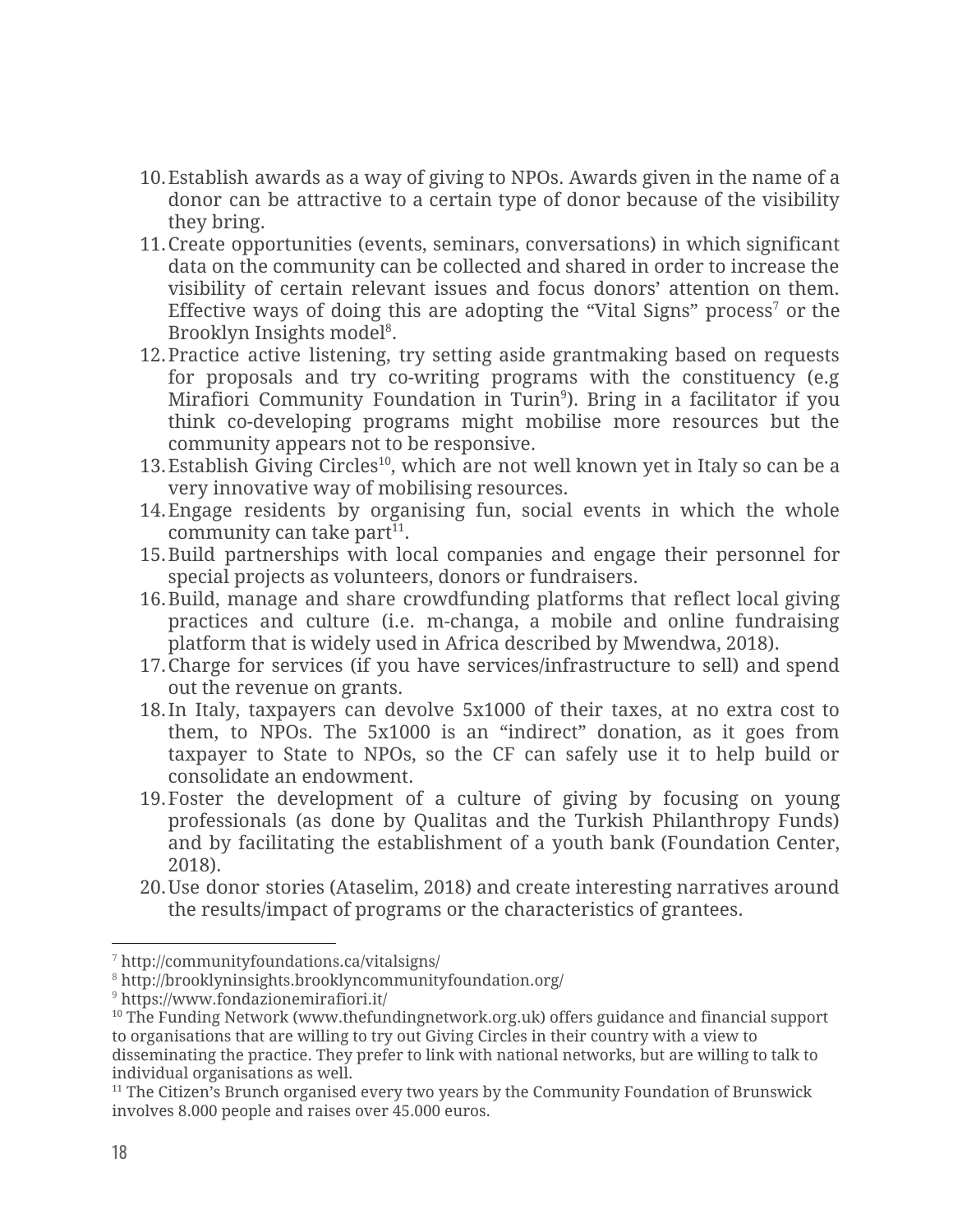#### **Attracting wealth from outside the community**

Sometimes it may be necessary to kick-start local giving with financial resources that come from outside the community. This is true especially for causes that might be perceived by the community as being controversial and may be too much to take on for a new CF that has not yet achieved the level of trust and credibility necessary to take an unpopular stand even though it believes it is the right thing to do. Compromises might be necessary and attracting outside funding may be the way to start working on an issue in order to disseminate knowledge and information about it and leverage local attention and giving. Some tactics to be effective in attracting outside resources are listed below.

- 1. Negotiate start-up grants with bigger foundations (bank, corporate) to support operational and/or communication costs, taking care of establishing a clear exit strategy.
- 2. Build alliances with local players to take part in calls for proposals run by other foundations or public institutions at regional or national level. Recently a call for proposals to fight childhood educational poverty was promoted at national level in Italy by an association of bank foundations $^{12}$ . Many CFs around the country facilitated the creation of local networks to take part in the call for proposal and became partners of local NPOs networks by making resources available that were then matched or multiplied by the funders (co-financing of programs). Establishing a dedicated fund to co-finance proposals made by local NPOs to larger funders has been a winning strategy for our CF.
- 3. Invite to the table new and unusual allies, organisations that are not normally involved in philanthropy but may be able/willing to confer resources (financial or more often in the form of connections) to the CF in order to facilitate the process of attracting wealth from outside sources.
- 4. A CF can write proposals directly if they have that set of skills within the organisation.
- 5. Think in terms of "movements, not programs", such as the #GivingTuesday movement (Curran, 2016). This approach is an effective way to increase impact: with each emerging initiative within the movement, CFs can build on their existing experience, expand their network and come across innovative and experimental ideas as well as finding new sources of funding.
- 6. Undertake grant-matching and/or challenges with other bigger and richer foundations.
- 7. Network nationally and internationally through support organisations, invest in membership and be active within the support organisation in order to take advantage of all the opportunities on offer. Fondazione di Comunità del Canavese obtained a significant grant to work with refugees

<sup>12</sup> http://www.conibambini.org/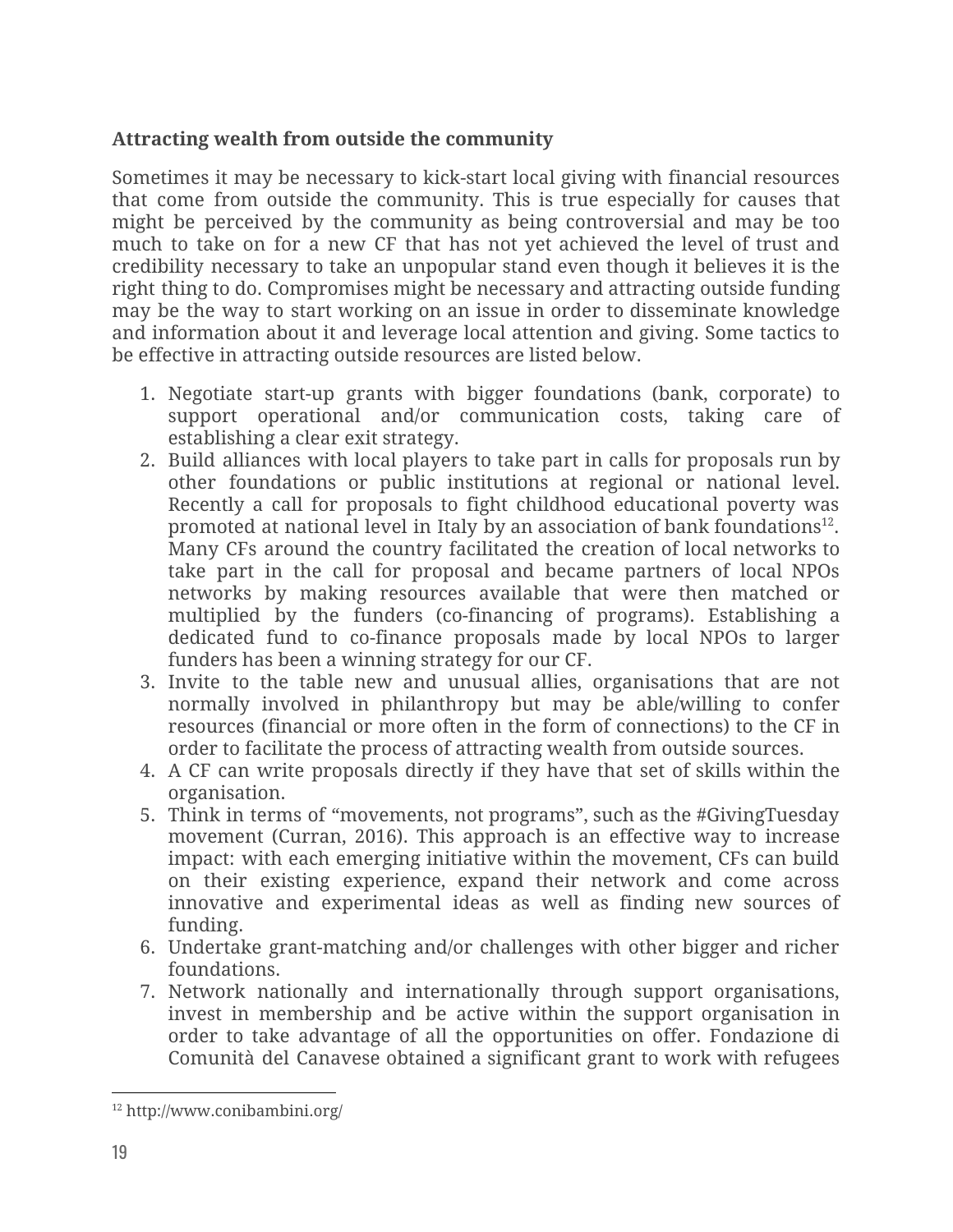and asylum seekers from the Global Fund for Community Foundation by being an active member of Assifero.

8. Always manage external resources as a lever for local giving.

#### **Creating wealth for the CF and for the community (which is one and the same)**

The key to this approach is found in a phrase used by the Black Belt Community Foundation in Alabama: "Taking what we have to build what we need." (Hodgson and Knight, 2012). This approach has been exemplified at its best by the Messina Community Foundation<sup>13</sup> in Sicily, an organisation that has literally taken the most abundant resource available to them, the sun, and has transformed it (by way of a solar panel farm) into directly run programs that focus on beauty and culture, giving stable employment to many in the community.

CFs should aim to consolidate and expand existing assets so that new long lasting initiatives can be supported. However creating wealth in the community also needs innovative methods and partnerships and is based on investing in organisations more than in programs, as the Center for Effective Philanthropy (2008) and, more recently, Carola Carazzone of Assifero (2018), among others, suggest. Ways to go about creating wealth in the community are listed below.

- 1. Endowment building is essential to creating long lasting benefits and wealth for the community. Many countries require a minimum endowment for NPOs to qualify as foundations. In Italy the requirement is relatively low at 70.000 euros and will probably be lowered in the upcoming Third Sector legislation reform. Endowments however are a necessary tool to carry wealth into the next generation. In countries, like Italy, where there is a progressive worsening of the quality of life from one generation to the next, it is important for CFs to have a role in conserving and making the most of that wealth for future use.
- 2. CFs can look at investing some of their resources on the market to use the interest on that investment as a flow through fund or to support some of the direct costs of the organisations.
- 3. CFs can also look at social impact bonds as a way of creating and funding programs and services with a longer term impact.
- 4. Investing in real estate can give durability and sustainability to an organisations. Apply to the management of a CF the rules that you would apply to your own personal finances: people don't normally earn and spend out if they can avoid it, but save and invest. The same should be done with organisations and it is important to get this message across to donors and funders.
- 5. Invest in organisations. CFs can identify suitable groups and encourage them to apply to certain calls for proposals or philanthropic organisations

<sup>13</sup> http://www.fdcmessina.org/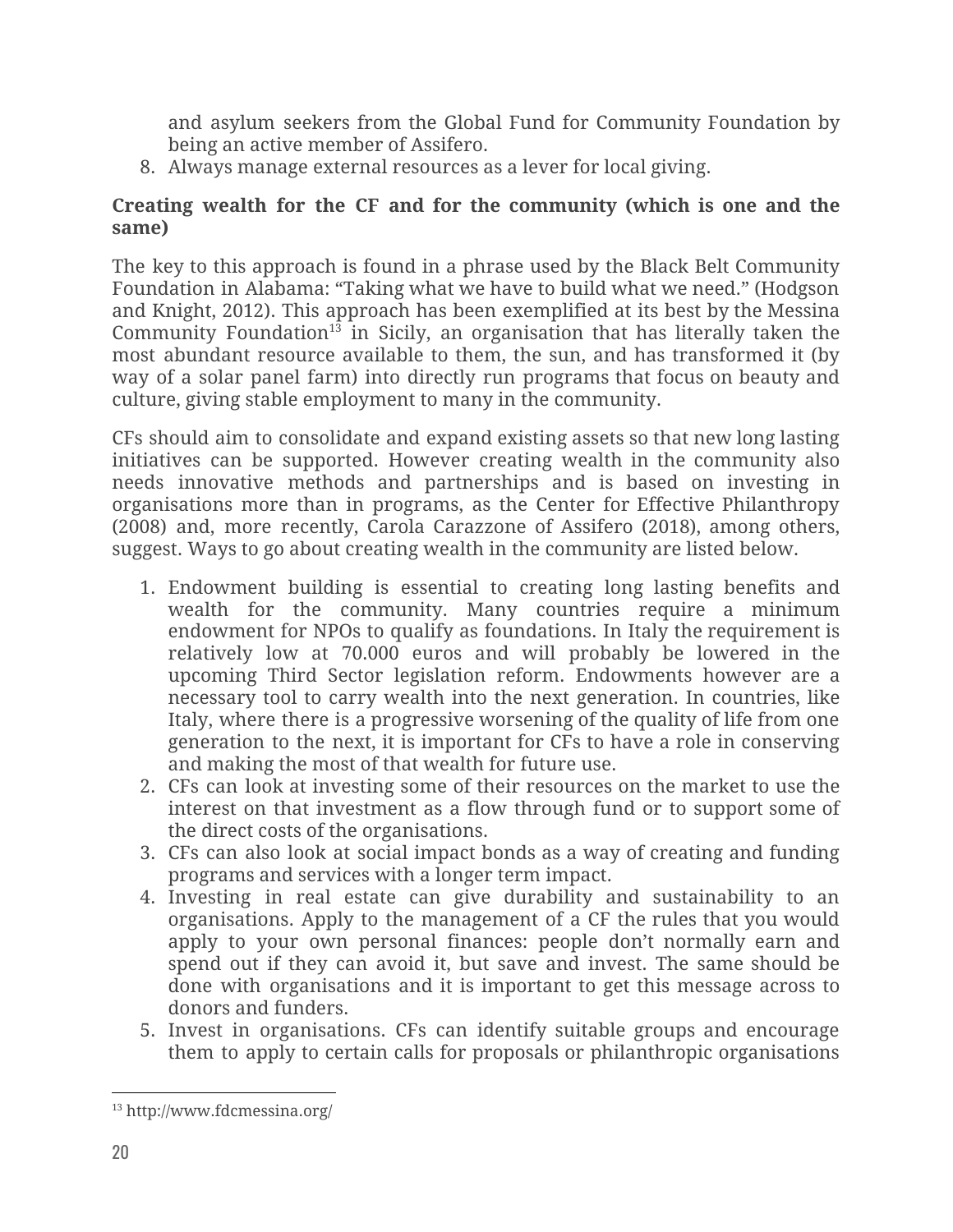and they can support groups by holding grant application workshops. A working model of this approach is the Brooklyn Accelerator, a centre for the exchange of information and ideas and for the gathering of philanthropic resources. Among its many roles, the Brooklyn Accelerator connects donors and potential board members to local nonprofits; sponsors capacity-building efforts and technical assistance services; provides training and incubates and supports promising local leaders and organizations.

- 6. Create a local umbrella organisation for NPOs that facilitates collaborations and partnership of a creative kind in order to "build organizational capacity, move people to take part, and propel the sector forward" through co-creation and using "the unique strengths of each partner as building blocks. This kind of collaboration has the potential to be transformational on both an individual and an organizational level" (Curran, 2017).
- 7. Disseminate and create durable change by bringing together the collective resources of grantees, community members, and donors.
- 8. Creating a lasting and generalised giving climate based on an inclusive culture of generosity. CFs, and NPOs in general, must ensure good governance and be honest about impact to build public trust and meaningfully engage local communities (CAF, 2017). As stated before, it is important to recognise and build on traditional forms of giving to create a culture of giving based on the strengths of the local context (CAF, 2017). Finally, small new CFs should highlight the importance of small local donations.

# RECOMMENDATIONS FOR NEW CFS THAT ARE STARTING THEIR JOURNEY

## **Make a (flexible) plan: consider all the paths and trace your way on the map.**

New small CFs should try and apply a systematic planning process loosely based on Command and Mersereau's (2001) five step process:

- 1. Gather information about their context and organisation (assessment and positioning);
- 2. Develop a strategy (goals, objectives and appropriate messages). This point however might be difficult to implement in the first few years of a CF's life as the organisation will not have complete, perfect data and might need to try out different approaches before developing a longer term strategy.
- 3. Produce tactics (tools, events and resources) that fit the context and organisation's characteristics, not being afraid, at least initially, of taking a very pragmatic approach that values immediate effectiveness over ideals (e.g. I would prefer for my CF to do all its grantmaking in a participatory manner, but I don't currently have the resources or credibility to carry that out).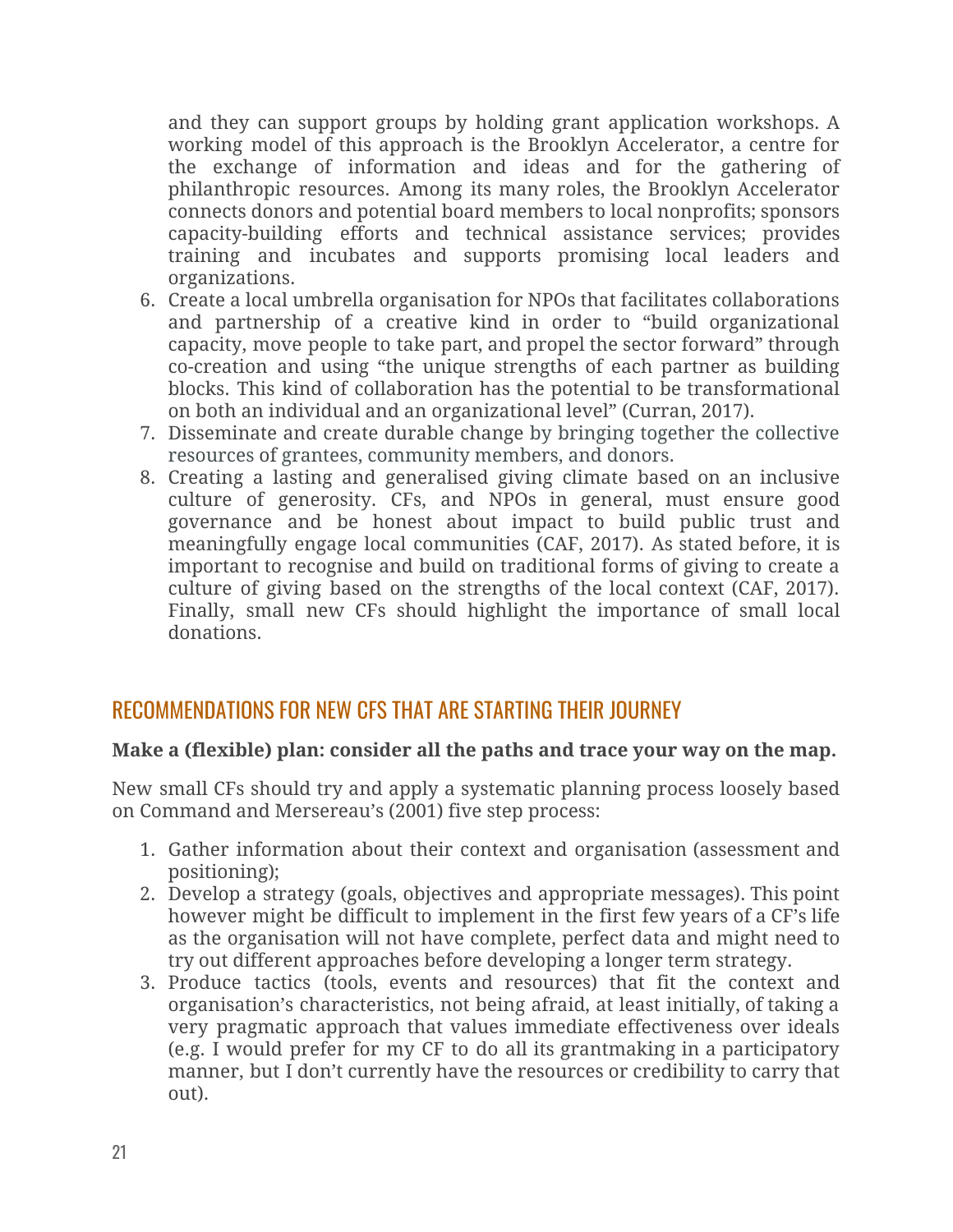- 4. Implement activities (roles and responsibilities). In particular in those CFs with no staff that rely on the voluntary work of Board Members and donor members/volunteers, it is essential to distribute the work evenly as to avoid burn-out or the association of the organisation reputation and credibility with just one or a few individuals.
- 5. Monitor and adjust (results and status). Successes and failures are to be shared with the community, as it builds trust and credibility and, also, someone out there might have a better solution that the one you have thought of.

#### **Look out for those who can help you along the way and tell them what you need.**

New CFs should be very transparent about their development process, the difficulty of attracting donations and the resources it requires, especially if they have the possibility of receiving starter grants from support organisations. As the recent report "What makes a strong ecosystem of support to philanthropy?" by WINGS suggests: "Growing philanthropy requires to invest in the support ecosystem [...]: data to build transparency and inform decisions, advocacy for an enabling environment, campaigns to grow a culture of giving, technology that links donors and recipients, advice and capacity building to make better use of existing resources, space for donors mediation and coordination, standards that build trust within society". Funders however, whether they are local donors or larger foundations that support the development of CFs, rarely have interest in funding these aspects of CF development. It is therefore crucial that new CFs are aware of the investment necessary to mobilise, attract and create wealth for their communities and seek appropriate support.

#### **Think of how much distance you have already covered, not how much longer it will take you to get there.**

Apply an Asset Based Community Development (ABCD) model to your organisation and to your donors as well as to your community, emphasizing what an individual or group can bring to the CF rather than what they lack. For example, do not focus on your lack of paid staff and use that as an explanation for all the work you are not able to do, but instead think of how you can market that fact to enlist the help of other players, who might even be more competent than generic paid staff and who might in turn become donor members, volunteers who advocate for the CF or Board Members.

Focus on objectives and activities (1, 2 yrs) rather than goals (3, 5 yrs). Establish yourself first and then think of long term sustainability. To help walk the long path of a new CFs development process, it may be useful also to apply an "unbundling" (Fortune, 2018) approach to management which basically means the "process of breaking apart something into smaller parts", that you can then share with the community.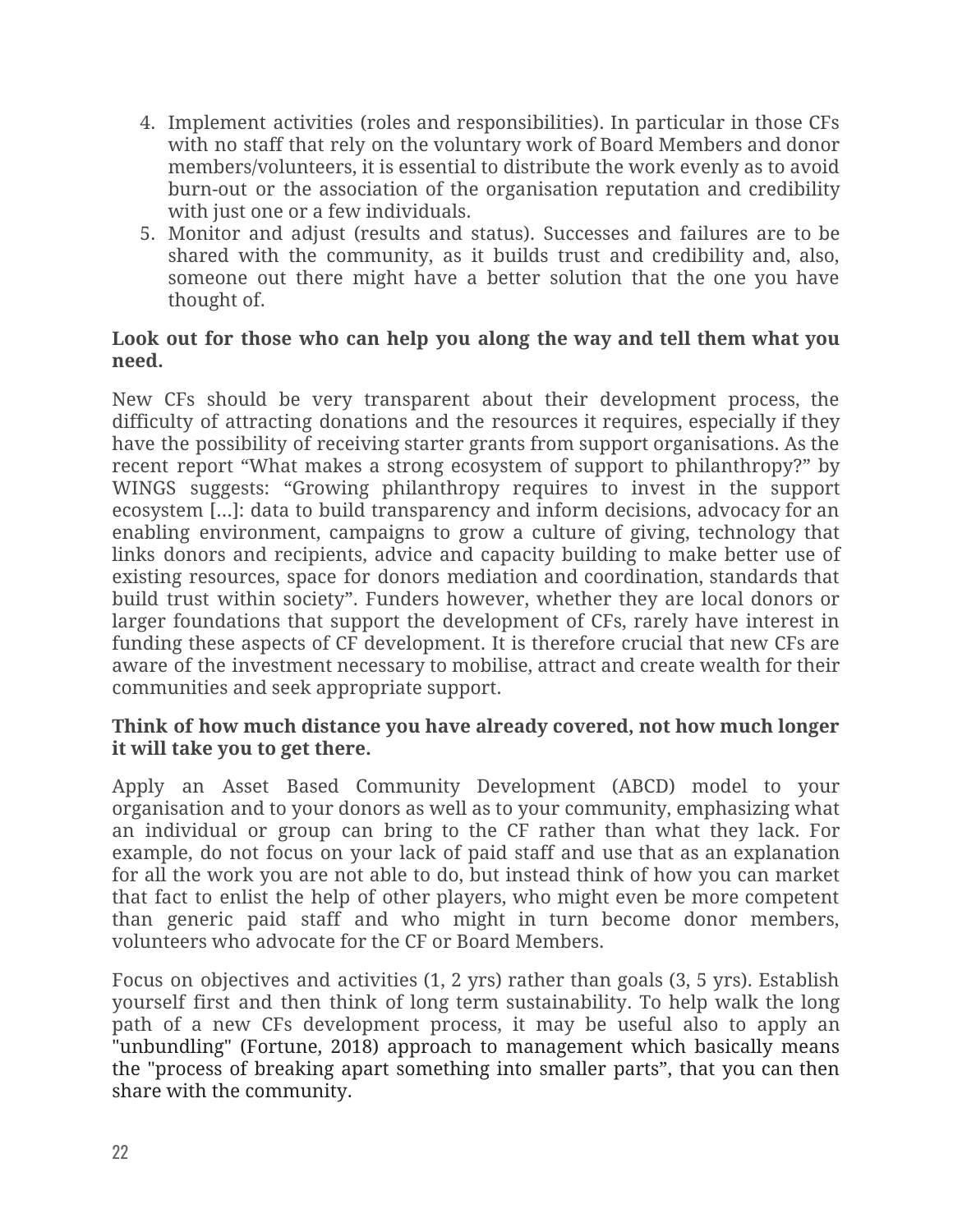#### **Don't be afraid of taking the wrong path.**

"To deal properly with the diversity of problems the world throws at you, you need to have a repertoire of responses that is at least as nuanced as the problems you face" (WINGS, 2018). A new CF faces many problems and doesn't have a complete repertoire of responses so it will make mistakes. New CFs need to remind themselves, even if it seems obvious, that only those who don't do anything, never make a mistake. It is hard when you are entrusted with other people's financial resources, donations to promote the common good, not to err on the side of caution, especially if those resources are few and precious. However, CFs should remember that "scarcity drives innovation" (Maier Nunes, 2017) and to stay successful and relevant a CF must innovate, be creative and take the occasional risk.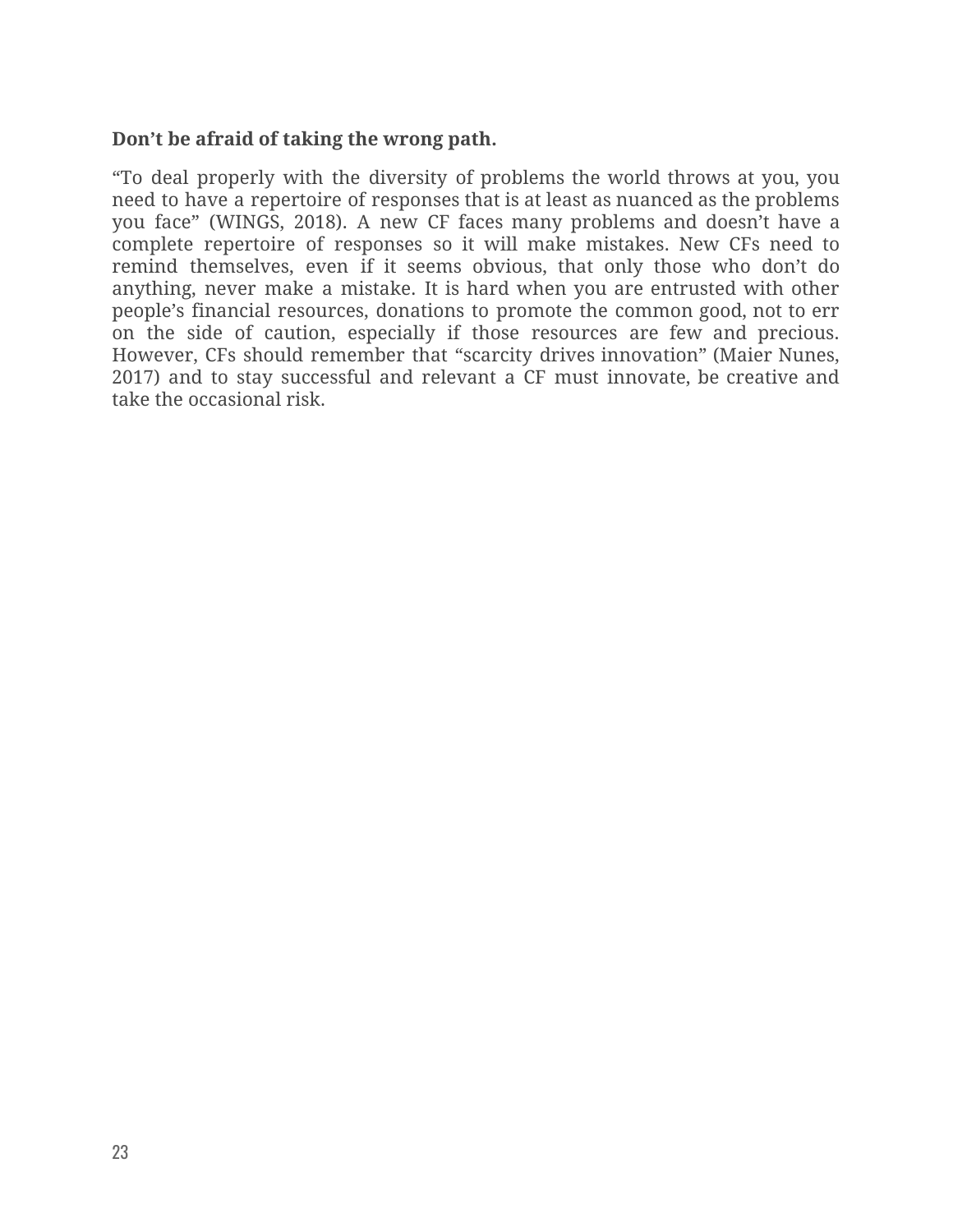# **REFERENCES**

#### **Review of literature**

ASSIFERO. A Guide to Community [Foundations](https://cpcs.commons.gc.cuny.edu/wp-content/blogs.dir/3079/files/2018/04/Assifero-Italien_Guide_RZ.pdf) in Italy. European Community Foundation Initiative (ECFI), 2017

CARAZZONE CAROLA. Due miti da sfatare per evitare l'agonia del Terzo Settore. 2018

CCS FUNDRAISING. Snapshot of today's philanthropic landscape. 2017

CENTER FOR EFFECTIVE PHILANTHROPY. More than Money: [Making](https://cpcs.commons.gc.cuny.edu/files/2017/06/CenterforEffectivePhil_More-than-Money_2008.pdf) a [Difference with Assistance Beyond the Grant,](https://cpcs.commons.gc.cuny.edu/files/2017/06/CenterforEffectivePhil_More-than-Money_2008.pdf) December 2008.

CENTRO STUDI SINTESI. Canavese: qualità della vita, livello di benessere, reti di sviluppo, 2012

CHARITY AID FOUNDATION. World Giving Index 2017: a global view of giving trends, 2017

COMMAND, Mary, and Donnell S. MERSEREAU. [Community](https://cpcs.commons.gc.cuny.edu/files/2017/06/CommandMersereau_Community-Foundation-Marketing_ND.pdf) Foundation [Marketing,](https://cpcs.commons.gc.cuny.edu/files/2017/06/CommandMersereau_Community-Foundation-Marketing_ND.pdf) in Building Philanthropic and Social Capital: The Work of Community Foundations, 2001

COMMUNITY FOUNDATIONS OF CANADA. The [Community](http://wings.issuelab.org/resources/13691/13691.pdf) Foundation [Difference,](http://wings.issuelab.org/resources/13691/13691.pdf) 2002

COMMUNITY FOUNDATIONS OF CANADA. [Discoveries:](http://www.issuelab.org/resources/13717/13717.pdf) Bridging Principles & [Practice, 2002](http://www.issuelab.org/resources/13717/13717.pdf)

COMMUNITY FOUNDATIONS OF CANADA. [Explorations:](http://www.huzurevleri.org.tr/docs/CommunityFoundationsOfCanada_PrinciplesForCommunityFoundations.pdf) Principles for [Community Foundations, 2001](http://www.huzurevleri.org.tr/docs/CommunityFoundationsOfCanada_PrinciplesForCommunityFoundations.pdf)

CURRAN, Asha, and TIMMS, Henry. Five Lessons on innovation and the Institution. 2016

CURRAN, Asha. Creative vs. transactional collaboration. 2017

DUEPUNTOZERO DOXA. Donare 3.0 per PayPal Italia e Rete del Dono. 2017

EUROPEAN COMMUNITY FOUNDATION INITIATIVE. A guide to community foundations in Germany, 2016

EUROPEAN COMMUNITY FOUNDATION INITIATIVE. A guide to community foundations in the United Kingdom, 2017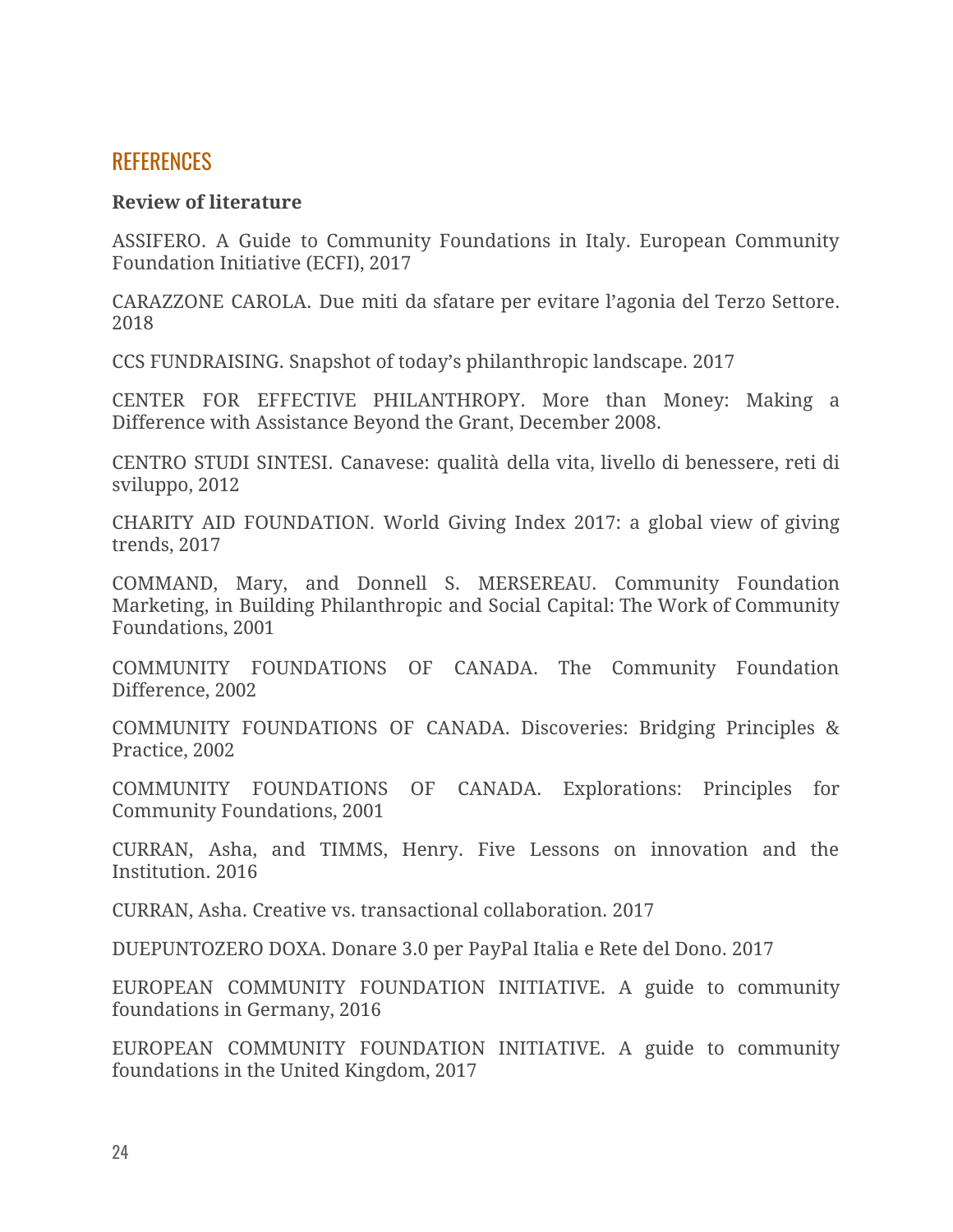EUROPEAN COMMUNITY FOUNDATION INITIATIVE. Building bridges for local good: a guide to community foundations in Europe, 2017

FONDAZIONE DI COMUNITA' DEL CANAVESE. Bilancio Sociale 2017, 2017

FOUNDATION CENTER. Using a data lens to strengthen your work, 2017

FOUNDATION CENTER. How Can Data Help Me As A Grantmaker? 2017

FOUNDATION CENTER. Time, Talent, Treasure & Ties, 2018

GfK EURISKO. Osservatorio sui donatori italiani 2017, 2017

GIOVANI IMPRENDITORI DEL CANAVESE e Consorzio AASTER. Strategie per il Canavese: Cosa sarà. Ipotesi di futuro e scenari di sviluppo, 2015

ISTITUTO ITALIANO DELLA DONAZIONE. L'andamento delle raccolte fondi: bilanci 2016 e proiezioni 2017, 2017

HODGSON, Jenny, and KNIGHT Barry. A different kind of wealth: [Mapping](https://cpcs.commons.gc.cuny.edu/files/2017/06/HodgsonKnight_A-Different-kind-of-Wealth_2012.pdf) a baseline of African community [foundations.](https://cpcs.commons.gc.cuny.edu/files/2017/06/HodgsonKnight_A-Different-kind-of-Wealth_2012.pdf) The Global Fund for Community Foundations. October 2012

HODGSON, Jenny, and Anna Pond. How Community [Philanthropy](https://cpcs.commons.gc.cuny.edu/wp-content/blogs.dir/3079/files/2018/04/Hodgson-Pond-Community-Philanthropy-Grantcraft-04_2018.pdf) Shifts Power. Grantcraft, April 2018

HOROWITZ-ROZEN, Shani. "Can a Giant Telecom [Company](https://www.communicatingimpact.com/single-post/Can-a-Giant-Telecom-Company-Tell-a-Social-Story) Tell a Social Story?" Communicating Impact blog entry**,** November 13, 2017

HOROWITZ-ROZEN, Shani and Eytan Gilboa. "Framing [Philanthropy](https://cpcs.commons.gc.cuny.edu/wp-content/blogs.dir/3079/files/2018/05/Shani-Framing-Philanthropy-in-Time-of-War.pdf) in Time of [War.](https://cpcs.commons.gc.cuny.edu/wp-content/blogs.dir/3079/files/2018/05/Shani-Framing-Philanthropy-in-Time-of-War.pdf)" International Journal of Communication, 12 (2018), 269-289

KNIGHT, Barry. The Value of Community [Philanthropy.](https://cpcs.commons.gc.cuny.edu/files/2017/06/Knight-The-Value-of-Community-Philanthropy-2012.pdf) Results of a Consultation. February 2012

LEONARD, Jennifer. Creating [Community](https://cpcs.commons.gc.cuny.edu/files/2017/06/Leonards-Creating-Community-Capital-ND.pdf) Capital: Birth and Growth of Community [Foundations,](https://cpcs.commons.gc.cuny.edu/files/2017/06/Leonards-Creating-Community-Capital-ND.pdf) in An Agile Servant: Community Leadership by Community Foundations. Washington, DC: Council on Foundations (1989): 89-104.

MAIER NUNES, Mariane. When scarcity drives [innovation,](https://cpcs.commons.gc.cuny.edu/wp-content/blogs.dir/3079/files/2017/03/When-scarcity-drives-innovation-people-becomes-a-CFs-biggest-asset_M-Maier-Nunes.pdf) people becomes a community [foundation's](https://cpcs.commons.gc.cuny.edu/wp-content/blogs.dir/3079/files/2017/03/When-scarcity-drives-innovation-people-becomes-a-CFs-biggest-asset_M-Maier-Nunes.pdf) biggest asset: a view from Brazil, Global Fund for Community Foundations, 2017

MURPHY, Kevin. The [Freedom](https://cpcs.commons.gc.cuny.edu/wp-content/blogs.dir/3079/files/2017/03/Murphy-Freedom-to-Agitate.pdf) to Irritate and Agitate. Written for the Foundation's board and presented at the New Zealand Philanthropy conference, April 2013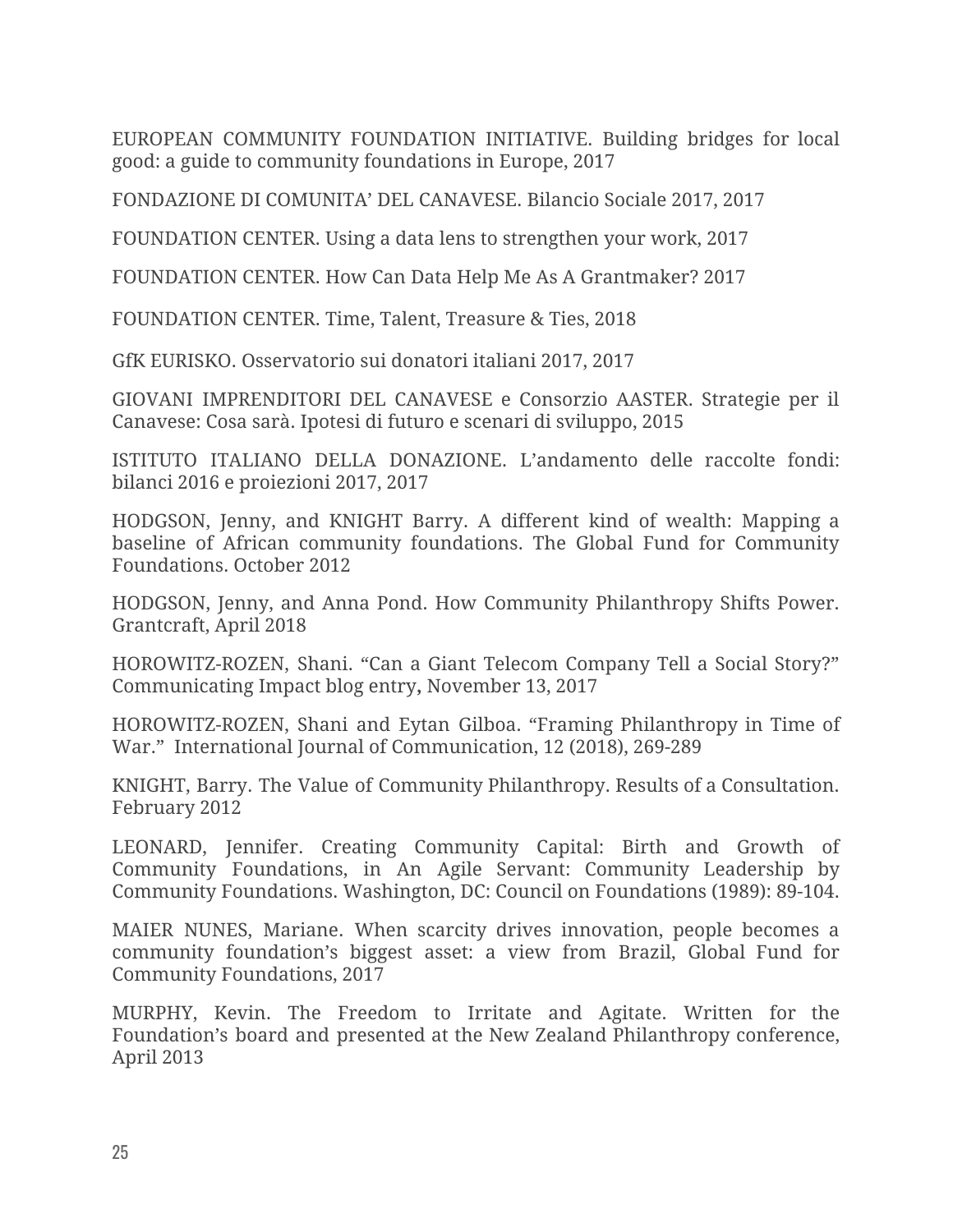O'KEEFE, Brian. The world's 50 greatest leaders. The 2017 list. Nick Saban, n° 12, Fortune, 2017

PALOTTA, Dan. Letting Non-Profits Act Like Businesses: One [Foundation's](https://cpcs.commons.gc.cuny.edu/wp-content/blogs.dir/3079/files/2017/03/Letting-Non-Profits-Act-Like-Businesses-One-Foundation%C2%B9s-Brave-Act-of-Leadership.pdf) Brave [Act of Leadership](https://cpcs.commons.gc.cuny.edu/wp-content/blogs.dir/3079/files/2017/03/Letting-Non-Profits-Act-Like-Businesses-One-Foundation%C2%B9s-Brave-Act-of-Leadership.pdf). Harvard Business Review, September 18, 2009

PALOTTA, Dan. Why Non-Profits Should Invest More in [Advertising.](https://cpcs.commons.gc.cuny.edu/wp-content/blogs.dir/3079/files/2017/03/Why-Nonprofits-Should-Invest-More-in-Advertising.pdf) Harvard Business Review, May 26, 2009

PATTEN, Monica. Redefining the Assets of a Community [Foundation:](https://cpcs.commons.gc.cuny.edu/files/2017/06/Patten-Redefining-the-Assets-of-a-CF-2008.pdf) Money, [Knowledge, and Relationships,](https://cpcs.commons.gc.cuny.edu/files/2017/06/Patten-Redefining-the-Assets-of-a-CF-2008.pdf) 2008

REYNOLDS, Dorothy. The Balancing Act. Charles Stewart Mott Foundation, November 2008.

[I. The Role of a Community Foundation as a Grantmaker](https://cpcs.commons.gc.cuny.edu/files/2017/06/Reynolds-The-Balancing-Act-Part-1-2008.pdf)

[II. The Role of a Community Foundation as a Vehicle for Philanthropy](https://cpcs.commons.gc.cuny.edu/files/2017/06/Reynolds-The-Balancing-Act-Part-2-2008.pdf)

[III. The Role of a Community Foundation as a Community Leader](https://cpcs.commons.gc.cuny.edu/files/2017/06/Reynolds-The-Balancing-Act-Part-3-2008.pdf)

ROSENFIELD, Patricia. Ethics of International [Grantmaking,](https://cpcs.commons.gc.cuny.edu/wp-content/blogs.dir/3079/files/2018/04/Ethics-of-International-Grantmaking_Rosenfield_CAF-USA_2018.pdf) in Cross-Border Giving: A Legal and Practical Guide, chapter 3. Charities Aid Foundation USA, 2018

UFFICIO STUDI CARITAS ITALIANA. Futuro Anteriore. Rapporto 2017 su povertà giovanile ed esclusione sociale in Italia, 2017

WINGS. What makes a strong ecosystem of support to philanthropy? 2018

#### **Seminars and meetings**

WEDNESDAY, MAY 2, 10:00 am – 12:00 pm "Early US Community Foundations: Case of New York Community Trust". Robert Edgar, Vice President of Donor Relations, NY Community Trust GC

MONDAY, MAY 7 11:00 am – 3:00 pm

"Geography and demographics: The shaping of Berks County Community Foundation".

Kevin Murphy, President of Berks County Community Foundation

TUESDAY, MAY 8 10:00 am – 12:00 pm "Effective strategic communication, and its importance for social change organizations". Shani Rozen-Horowitz, Ph.D. and CPCS Senior Fellow

WEDNESDAY, MAY 9 10:00 am – 12:00 pm "Ethics of International Philanthropy". Patricia Rosenfield, Senior Fellow at Rockefeller Archive Center, formerly Director of Carnegie Scholars Program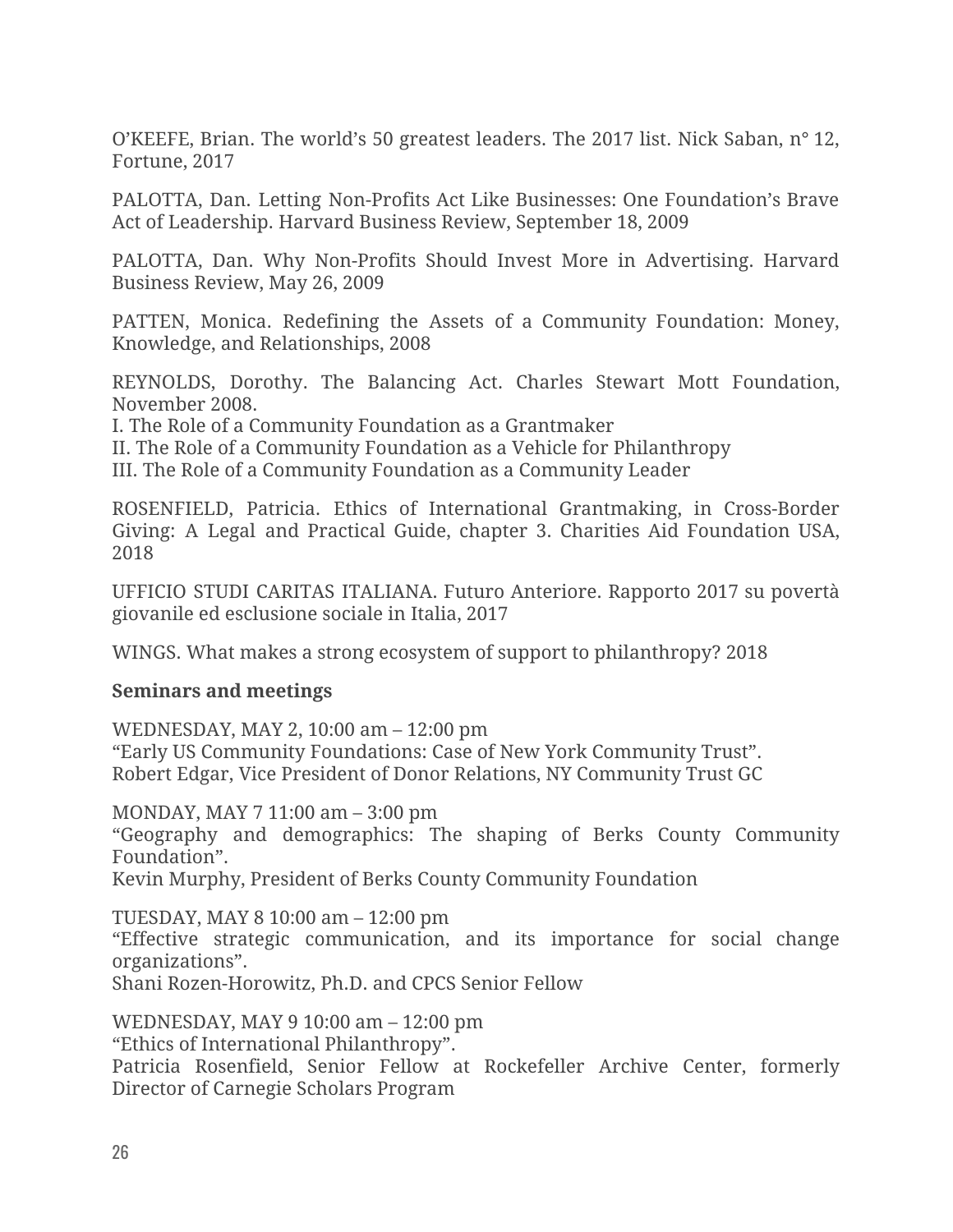MONDAY, MAY 14 10:00 am – 12:00 pm

"Building a Culture of Philanthropy: Institutions, People, and Social Impact". Marcela Orvañanos de Rovzar, Procura A.C., Qualitas of Life Foundation, IFP 2003

TUESDAY, MAY 15 9:30 – 11:30 am "Diaspora Giving: Building Long-Distance Partnerships for Local Solutions" Şenay Ataselim (ELIFP 2005), CEO/CFO, Turkish Philanthropy Funds

THURSDAY, MAY 17 2:30 – 4:30 pm "Innovation and Giving Tuesday" Asha Curran, Chief Innovation Officer, Belfer Center for Innovation & Social Change

TUESDAY, MAY 22 2:00 – 5:00 pm "How can data help me as a grantmaker?" Lawrence T. McGill, Vice President for Knowledge Service, Foundation Center Lauren Bradford, Director of Global Partnerships, Foundation Center Jennifer Tierney, Grantcraft and Youth Giving services, Foundation Center

WEDNESDAY, MAY 23 10:30 am – 12:00 pm "Participatory grantmaking and the "Other" NYC Community Foundation" Kaberi Banerjee Murthy, at Brooklyn Community Foundation

WEDNESDAY, MAY 23 2:00 – 3:00 pm "The role of volunteers in the German community foundation network" Bernadette Hellmann, Fellow for Special Projects, Greater Washington Community Foundation

#### **Conversations with fellows**

André CEBALLOS, Bogotá, COLOMBIA and Maywood, NJ, USA Executive Director, Arraigo, LLC Community Organizer, Jacob A. Riis Neighborhood Settlement

Wanja MUGUONGO, Nairobi, KENYA Executive Director - UHAI East African Sexual Health and Rights Initiative Steering Committee Member - Human Rights Funders Network

Catherine MWENDWA, Nairobi, KENYA Programmes Officer — East Africa Association of Grantmakers Board Member — Slum TV

Magdalena PĘKACKA, Warsaw, POLAND Executive Director — Polish Donors Forum Board Vice-President — Donors and Foundations Networks in Europe (DAFNE)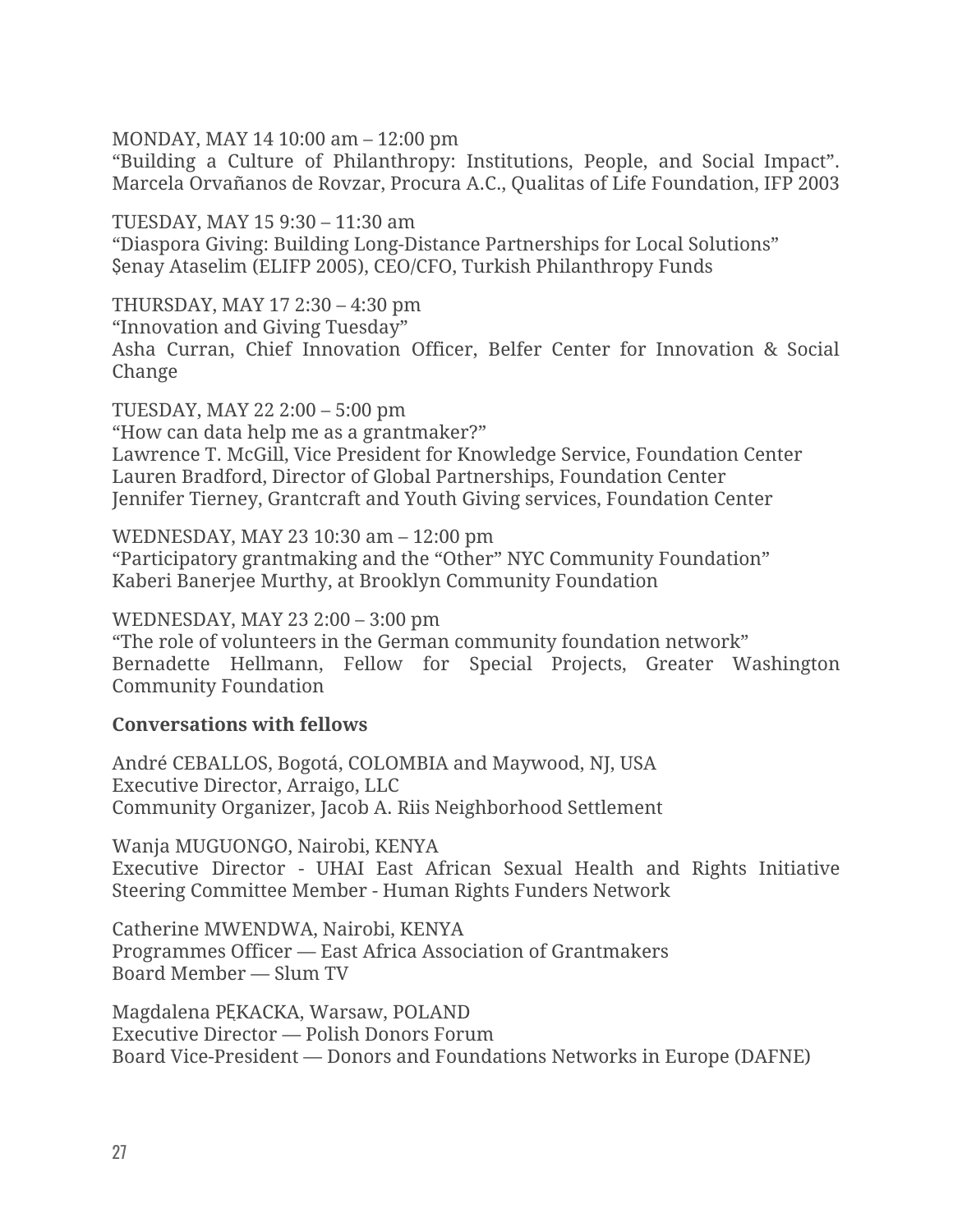# APPENDIXES

#### **Appendix 1**



#### Source: COMMUNITY FOUNDATIONS OF CANADA. [Discoveries:](http://www.issuelab.org/resources/13717/13717.pdf) Bridging Principles & Practice, [2002](http://www.issuelab.org/resources/13717/13717.pdf)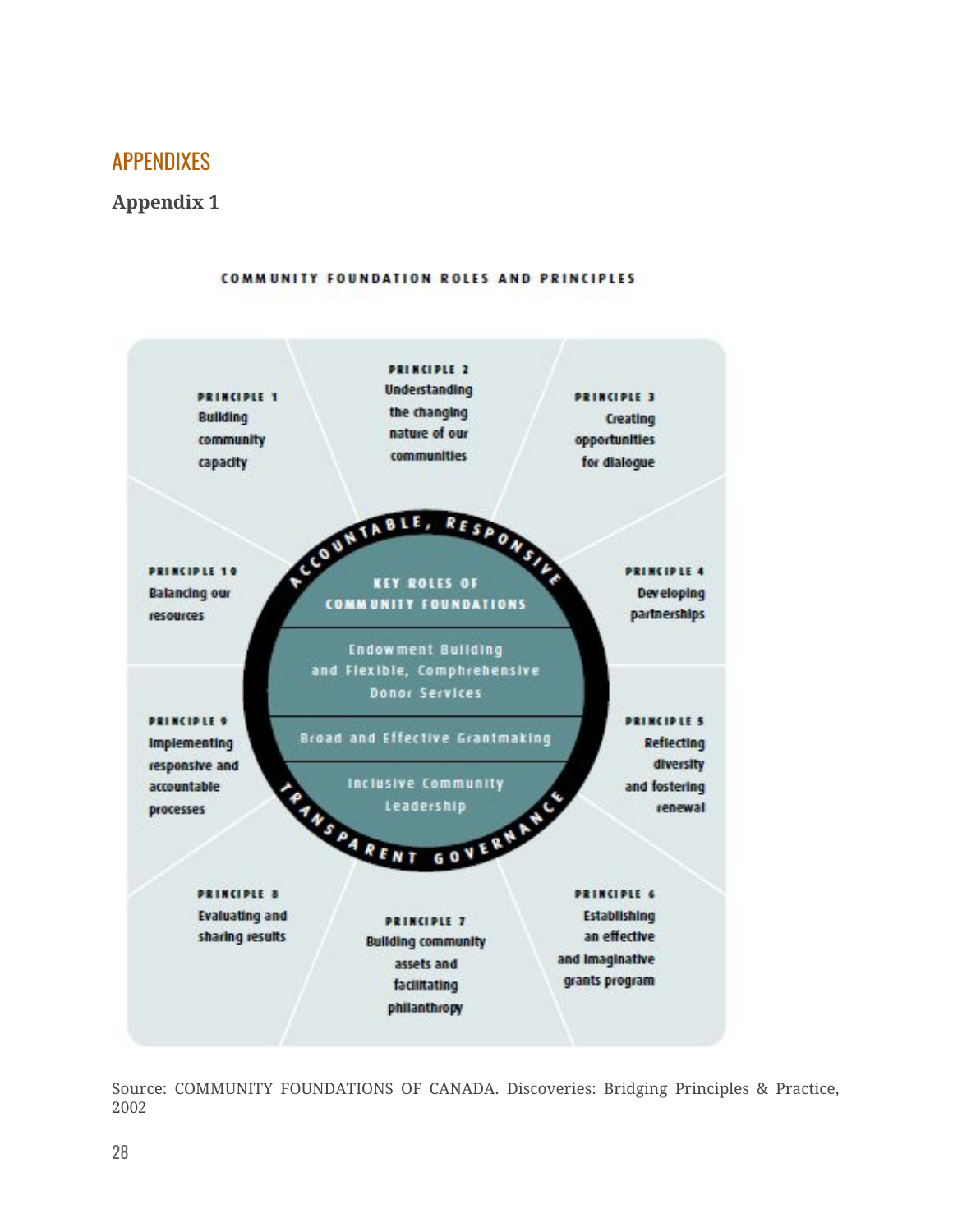#### **Appendix 2**

Criteria for Quality Accreditation for community foundations introduced by the UKCF network.

#### A community foundation:

- 1. is an independent charitable philanthropic organization serving a defined geographical area that builds an endowment to meet needs in local communities with evidence of philanthropybased business and financial models
- 2. has a broad-based board that follows and works towards good practice in charity governance
- 3. has a comprehensive strategic 3-year plan, as well as an annual business plan. Relevant structures are in place to ensure corporate effectiveness and resilience, and there is evidence of effective stakeholder engagement and feedback
- 4. complies with relevant legislation and codes of practice, and adopts good employment practices and embraces equality and diversity in all aspects of its work. It has an agreed set of key documents, policies and procedures that are reviewed on a regular basis
- 5. complies with financial reporting reauirements and maintains accurate financial records and controls. It makes effective use of IT systems for production of key financial management data and reports
- 6. has policies for investment of funds and a supporting financial strategy
- 7. continually seeks philanthropic funding from a broad range of donors to build endowed and flow-through funds, and has a business management model based on philanthropy
- 8. can provide a customized service to donors which respects their charitable interests, meets their needs and offers opportunities to involve donors in different ways; there is a robust framework for new donor recruitment and the management of relationships with existing donors
- 9. has a clear focus on needs and impact analysis to help inform its future direction; operates a broad range of grant programmes that meet identified community needs and demonstrate impact
- 10. publicizes grant programmes and seeks to reach all sections of the community. It can demonstrate understanding and involvement in social issues and has an enaggement framework that helps it to communicate with all its stakeholders
- 11. can demonstrate clear purpose; direction and goals; is able to evidence ambition, focus, prioritization; impact on social causes; is a community leader in the local area and is an active member of the UKCF network

Source: